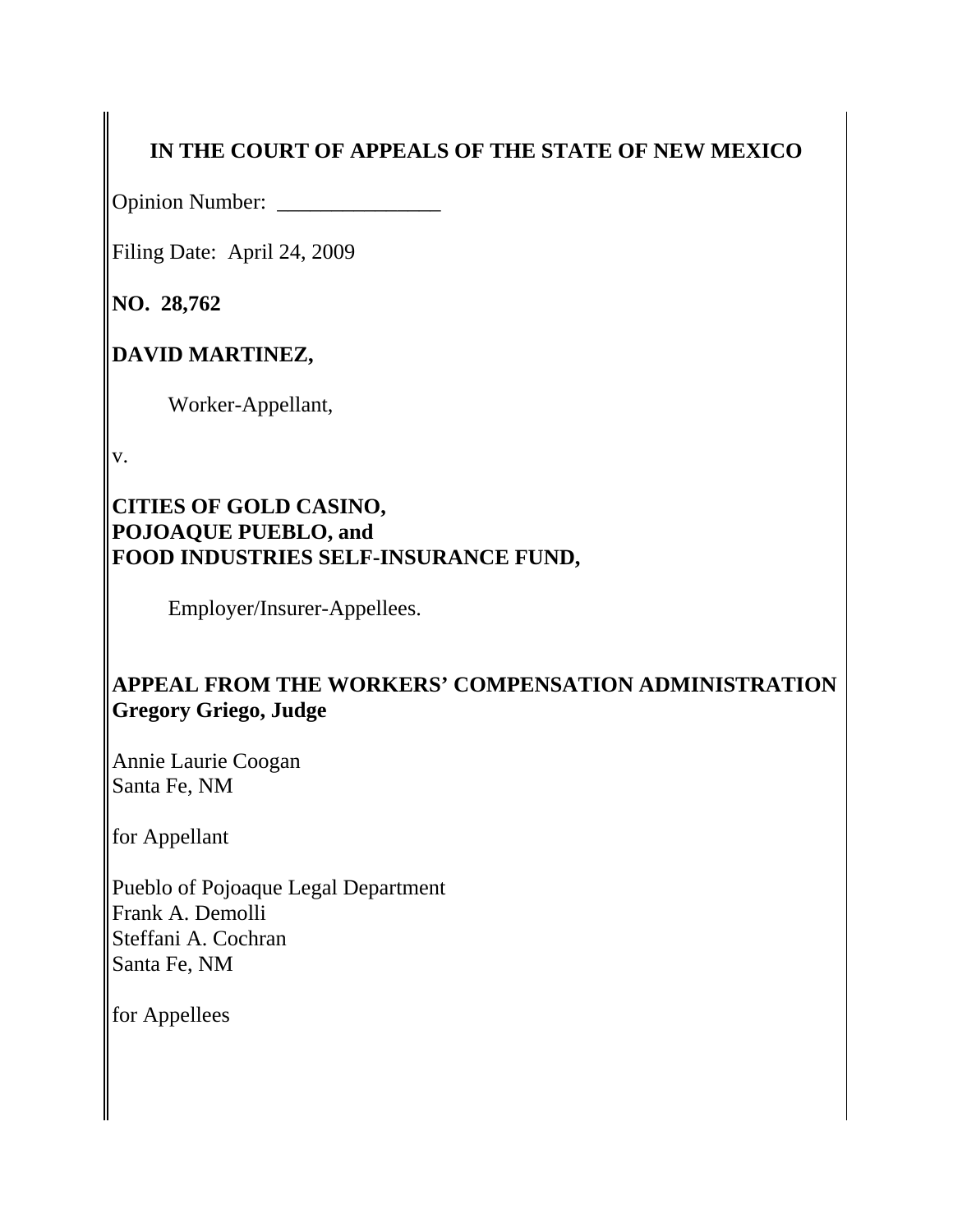#### **OPINION**

### **VANZI, Judge.**

**{1}** David Martinez (Worker) appeals from a compensation order granting only partial relief. In the proceedings below, the Workers' Compensation Judge (WCJ) determined that Worker had been wrongfully terminated by his employer, the Cities of Gold Casino (Casino), which does business as Pojoaque Gaming Inc. (PGI). Worker claimed he was terminated in retaliation for having filed a workers' compensation claim. Although the Workers' Compensation Act (the Act) expressly provides that the remedy for retaliatory discharge is mandatory rehiring, the WCJ concluded that he lacked authority to award such relief in this case. A separate tribal entity that had not waived its sovereign immunity was unwilling to reissue the employment license Worker required to resume his former employment. On appeal, Worker challenges this aspect of the compensation order as well as the adequacy of the remedies and cost-sharing provisions established in NMSA 1978, Sections 52-1- 28.1, -28.2, and -54(F) (1990, as amended through 2003) of the Act. We reverse in part, affirm in part, and remand for further proceedings.

**I. BACKGROUND**

### **A. Worker's Initial Injury and Workers' Compensation Claim**

**{2}** On February 9, 2006, Worker filed a claim with the Workers' Compensation <sup>||</sup> Administration (WCA) against PGI. In his claim, Worker alleged that he suffered an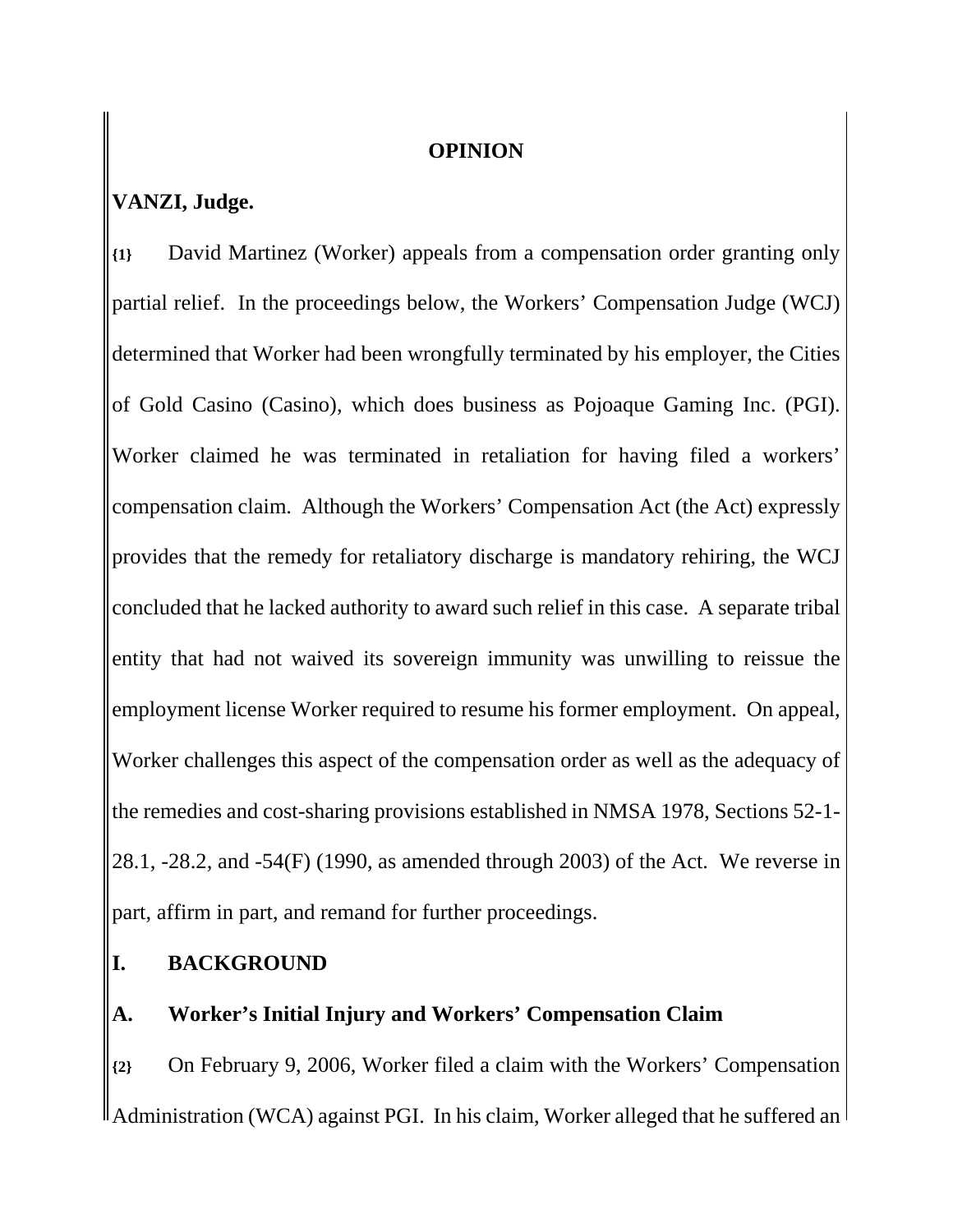"[o]ccupational injury," to wit, a "tear of [the] ligaments" of his "left foot." This injury was allegedly sustained while "[m]oving . . . [a money] cart" during the course of his duties as a "[m]anager—hard and soft count" at the "Cities of Gold Casino Pojoaque Pueblo."

**{3}** Named as defendants in Worker's complaint were the "Cities of Gold Casino, Pojoaque Pueblo and Food Industries, Industries [sic] Self Insurance Company." Despite the fact that only these three entities were named by Worker in his complaint, the complex nature of the manner in which the Cities of Gold Casino is owned and operated by the Pojoaque Pueblo (Pueblo) ultimately led to the inclusion of additional defendants during the WCA proceedings. A brief description of the relationships among the various defendants follows.

### **B. The Defendants**

**{4}** The Casino is a commercial business enterprise that is owned and operated by PGI. PGI is an independent corporation owned by the Pueblo, a federally recognized Indian tribal government. Pursuant to Pueblo Tribal Council Resolution 2006-134, the Buffalo Thunder Development Authority (BTDA), a "political subdivision and unincorporated instrumentality" of the Pueblo, obtained ownership of PGI on December 8, 2006. In addition to being owned and operated by PGI, an entity owned by BTDA, which is in turn a political subdivision of the Pueblo, the Casino and its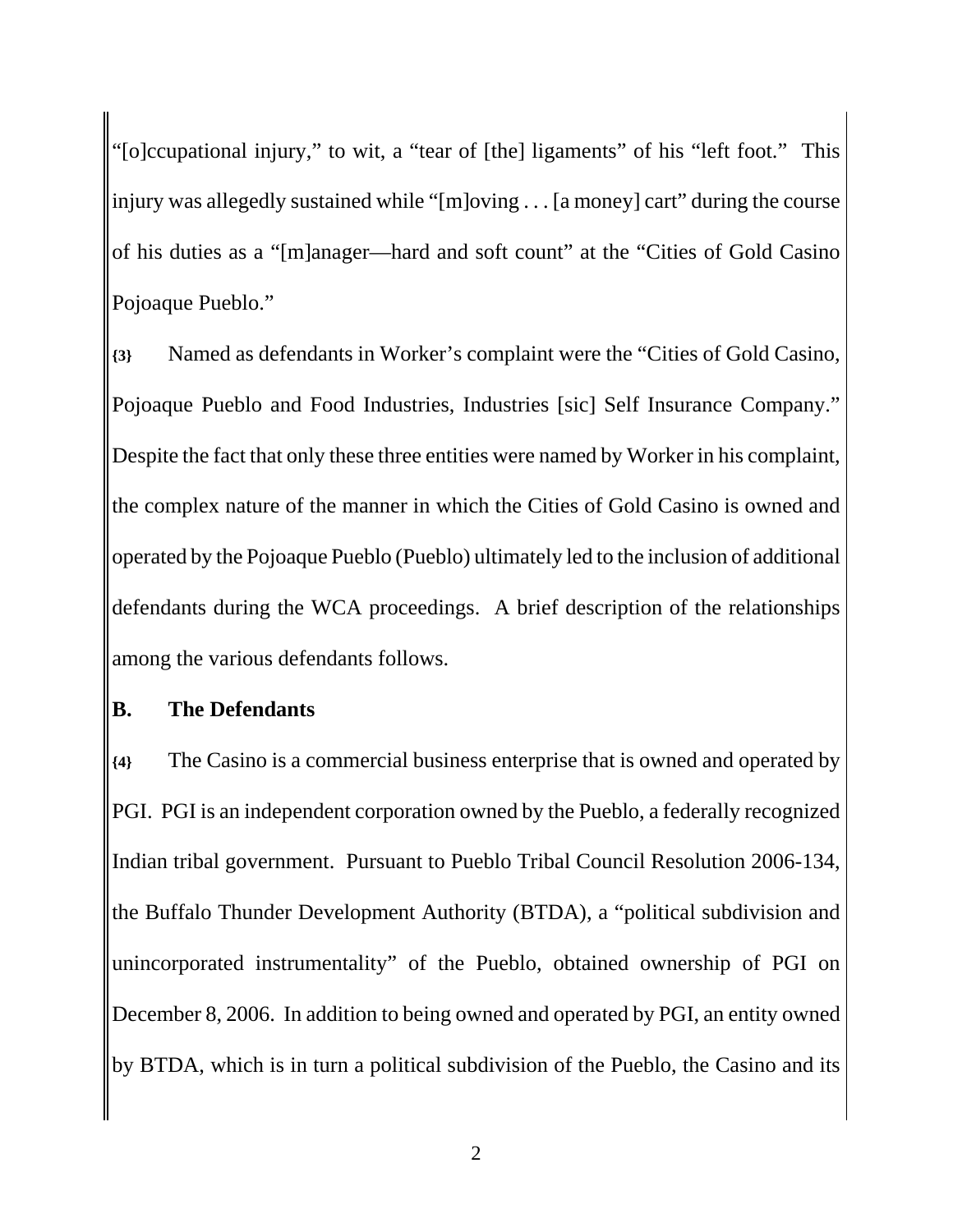operations are heavily influenced by the decisions of yet another independent Pueblo entity: the Pueblo of Pojoaque Gaming Commission (PPGC). PPGC is the sole entity responsible for the issuance of gaming licenses that certain employees of the Casino are required to possess pursuant to the gaming compact (Compact) entered into by the Pueblo and the State of New Mexico. In addition to requiring the Pueblo to issue certain Casino employees gaming licenses—which, as noted, the Pueblo does through PPGC—the Compact also requires the Pueblo to provide workers' compensation insurance to all employees working at the Casino "through participation in programs offering benefits at least as favorable as those provided by comparable state programs." The Food Industries Self Insurance Fund (FISIF) is the workers' compensation insurance carrier PGI contracted with to provide workers' compensation insurance for the employees of the Casino. The Casino, PGI, the Pueblo, BTDA, PPGC, and FISIF were all parties below and are referred to collectively as "Defendants" when referencing the lower court case.

#### **C. Proceedings Before the WCA Regarding Worker's Injury Claim**

**{5}** Once filed, the process of adjudicating Worker's injury claim began with a WCA mediation conference in which Worker, his attorney, and attorneys for Defendants took part. At that time, the parties agreed that "the [WCA] does have jurisdiction over this claim." Aside from this single agreement, the parties were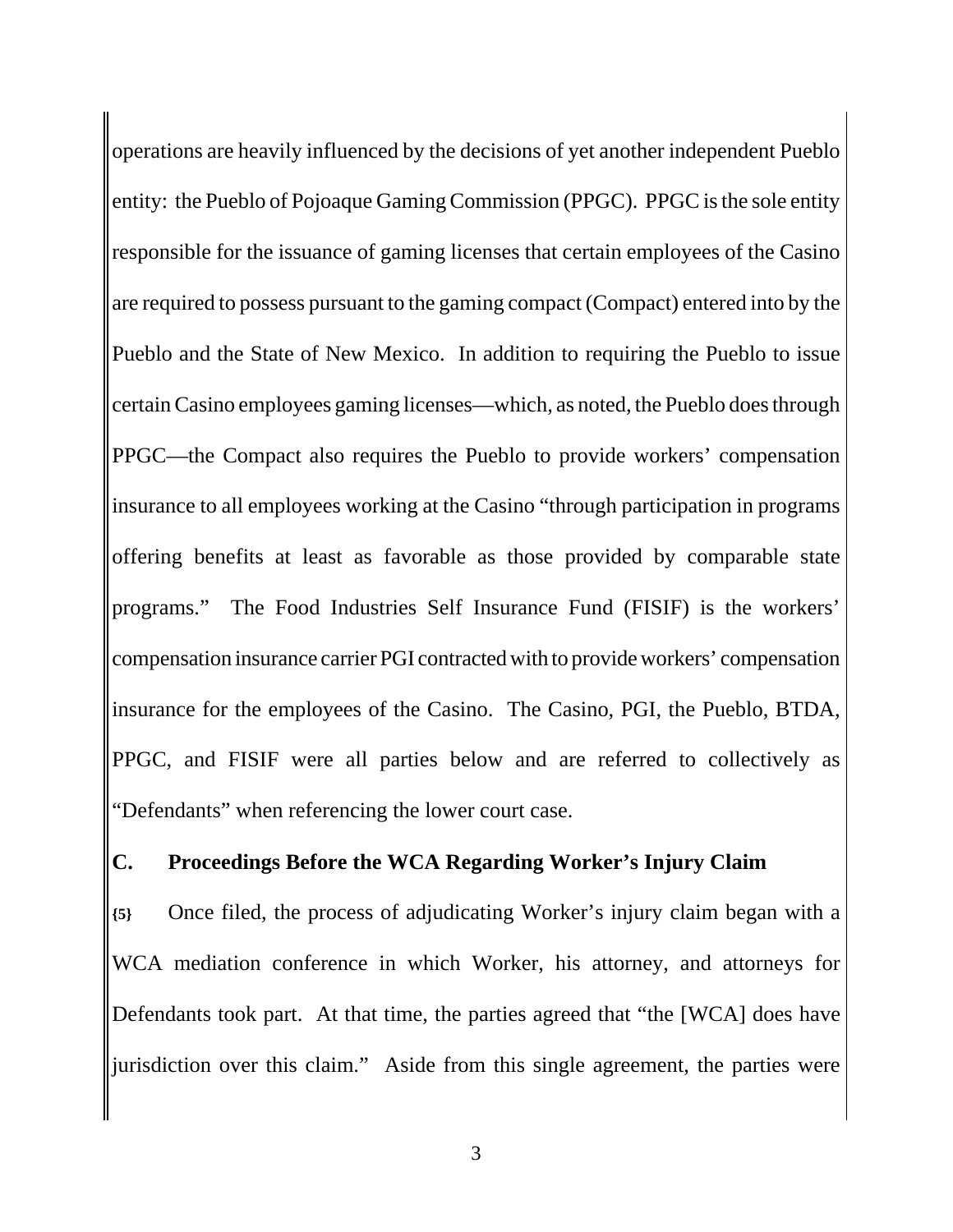unable to reach a resolution. Thereafter, Casino and FISIF submitted an answer to Worker's complaint. At that time, jurisdiction of the WCA was not contested. The parties subsequently submitted a pretrial order approved by the WCJ, which contained a stipulation that the "[j]urisdiction of [WCA] is not contested." The pretrial order listed Eileen Vialpando (Witness) as one of Worker's potential witnesses for trial. The WCJ heard Worker's claim for medical and compensation benefits and filed a memorandum opinion stating that Worker was entitled to such benefits and directing the parties to file requested findings of fact and conclusions of law.

**{6}** Eight days after the WCJ's opinion was entered, on November 29, 2006, the PPGC suspended the licenses that Worker and Witness required to perform their employment duties. Employee and Witness were banned from the premises of the Casino until further notice. On January 25, 2007, both Worker's and Witness's licenses were permanently revoked by PPGC resulting in termination of their employment with the Casino and the Pueblo.

**{7}** Meanwhile, the WCJ issued an order regarding attorney fees related to worker's injury claim. The WCJ found that Worker's attorney was entitled to \$6,500 plus gross receipts tax. This payment was to be paid equally by Worker and Defendants.

**{8}** The WCJ later issued a compensation order memorializing his previous memorandum opinion and including findings of fact and conclusions of law. The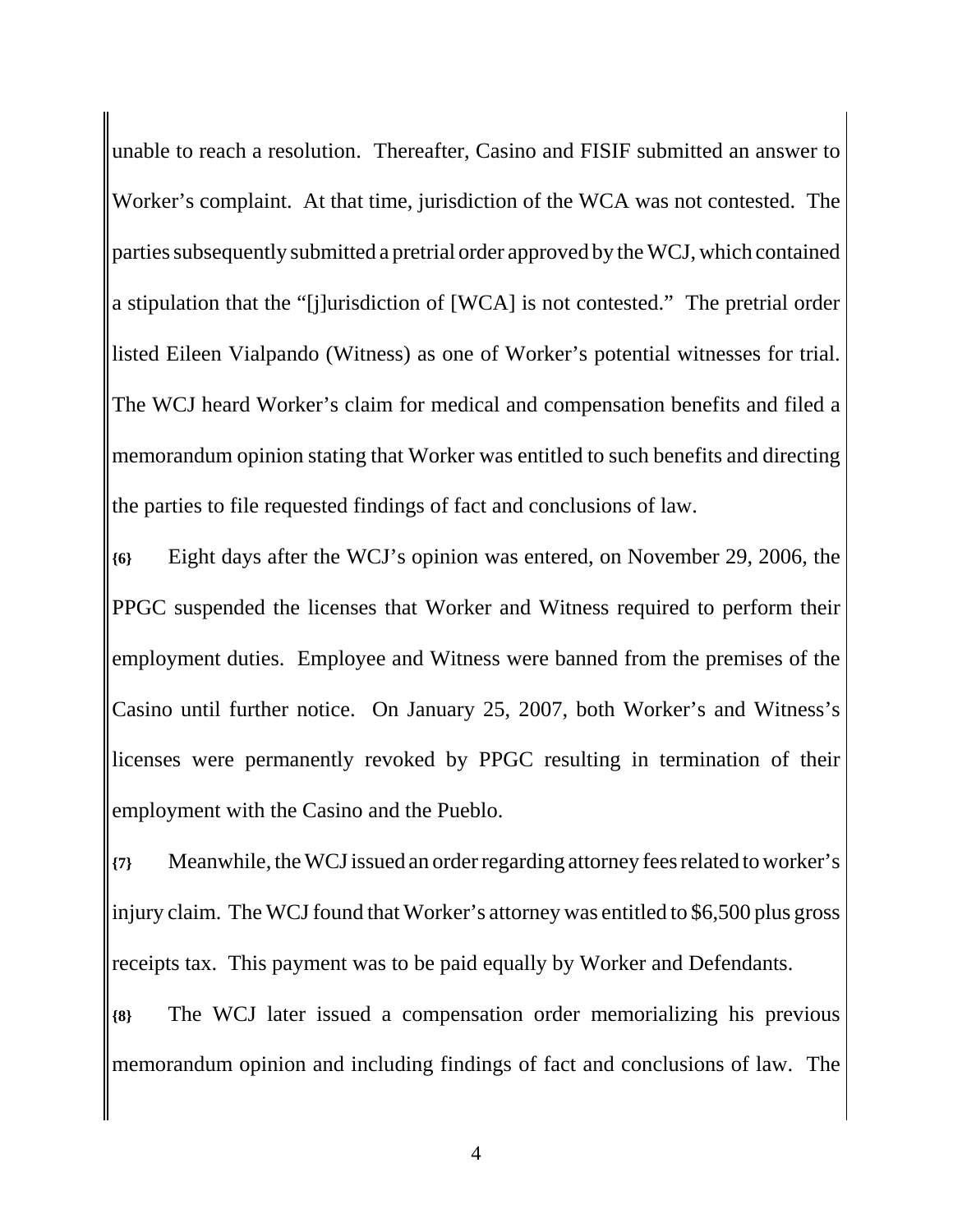WCJ found that the "[WCA] has jurisdiction over the parties" and that the accident that led to Worker's injury occurred in the course and scope of Worker's employment at the Casino. Based on these findings, the WCJ determined that Worker was entitled to compensation in the amount of \$38.50 per week for 115 weeks, for a total of \$4,427.50.

### **D. Worker's Bad Faith/Retaliatory Discharge Claim**

**{9}** On February 9, 2007, Worker and Witness submitted a joint complaint with the WCA claiming that the Casino, the Pueblo, and FISIF had engaged in "Bad Faith/Unfair Claims Processing" and "Retaliation" as a direct result of Worker's having filed his initial complaint with the WCA and Witness's having participated in those proceedings on Worker's behalf. Worker and Witness further specified that their November 29, 2006, suspensions and January 25, 2007, terminations were in violation of Section 52-1-28.1, which prohibits unfair and bad faith claim-processing practices, and Section 52-1-28.2, which prohibits retaliation against employees seeking benefits. This new complaint was filed under the same WCA number as Worker's original complaint, and the matter proceeded accordingly.

**{10}** On April 13, 2007, Worker and Witness submitted an amended claim with the WCA that was identical to their February 9, 2007, claim in all respects except that it added PPGC as a defendant. Shortly thereafter, counsel from the Pojoaque Legal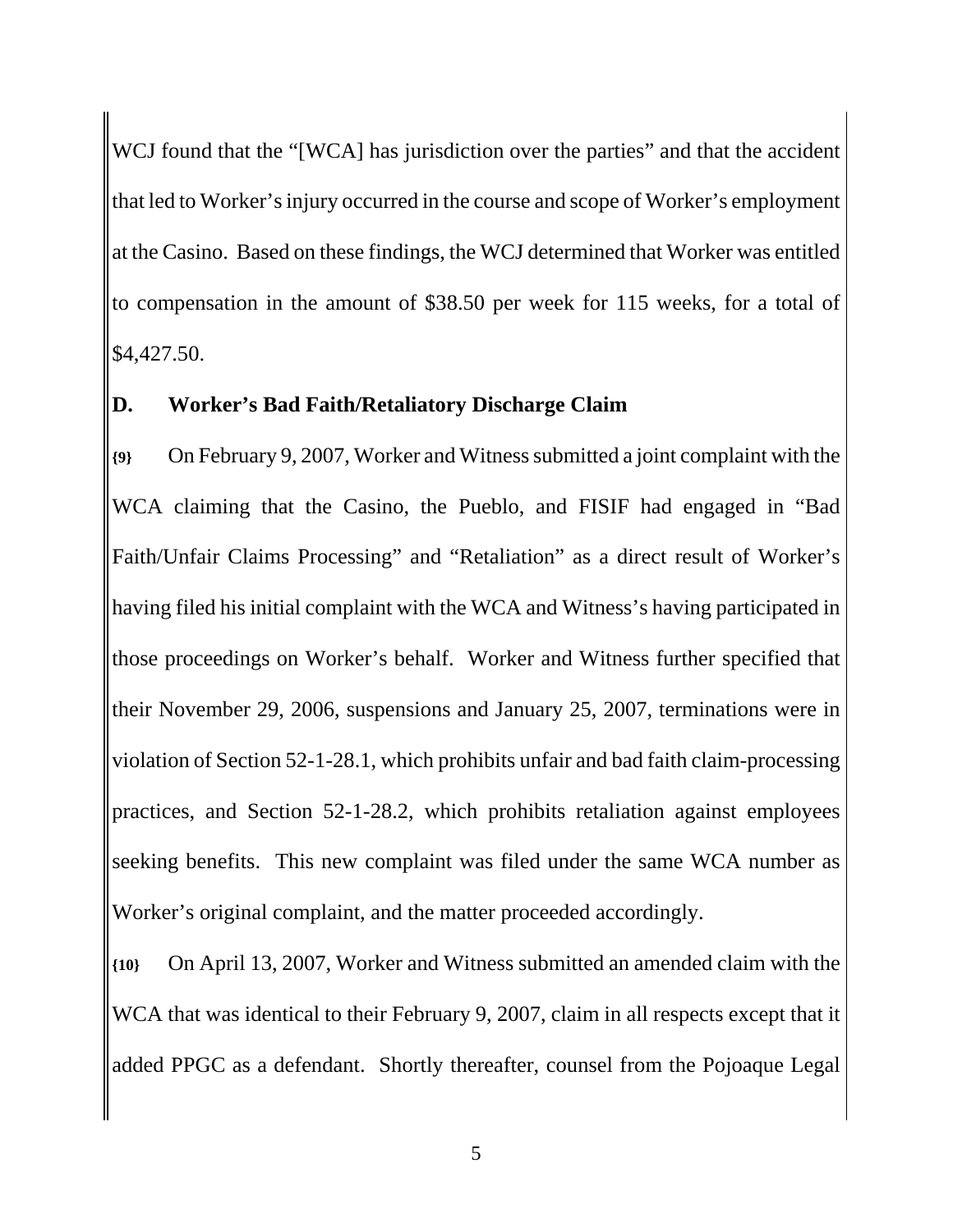Department submitted an "Entry of Special Appearance" requesting that "Employer" be dismissed from the proceedings.

**{11}** The motion to dismiss advanced three arguments. The first was based on tribal sovereign immunity. Defendants' remaining arguments included the following: Worker failed to exhaust his tribal remedies with respect to the revocation of his license, and Worker failed to state a claim upon which relief could be granted in that no cause of action existed for Worker to challenge PGI's submission of materials to PPGC relating to Worker's suitability to engage in Class III gaming activities.

**{12}** Defendants then submitted a separate motion to dismiss all claims relating to Witness. Defendants contended that because Section 52-1-28.1 penalizes employers for improper claims filed only by injured workers and Section 52-1-28.2 prohibits retaliatory discharge only against a worker seeking workers' compensation benefits, Witness was not entitled to relief under either provision. The WCJ granted the motion and dismissed the claims raised by Witness on June 18, 2007.

**{13}** On June 4, 2007, the WCJ issued a ruling regarding PGI, PPGC, and FISIF's motion to dismiss for lack of subject matter jurisdiction. The WCJ first noted that neither PGI, the Pueblo, nor FISIF had raised the issue of sovereign immunity prior to the filing of the first motion to dismiss in April 2007. The WCJ remarked that prior to the filing of that motion, PGI and FISIF had stipulated that "[j]urisdiction of the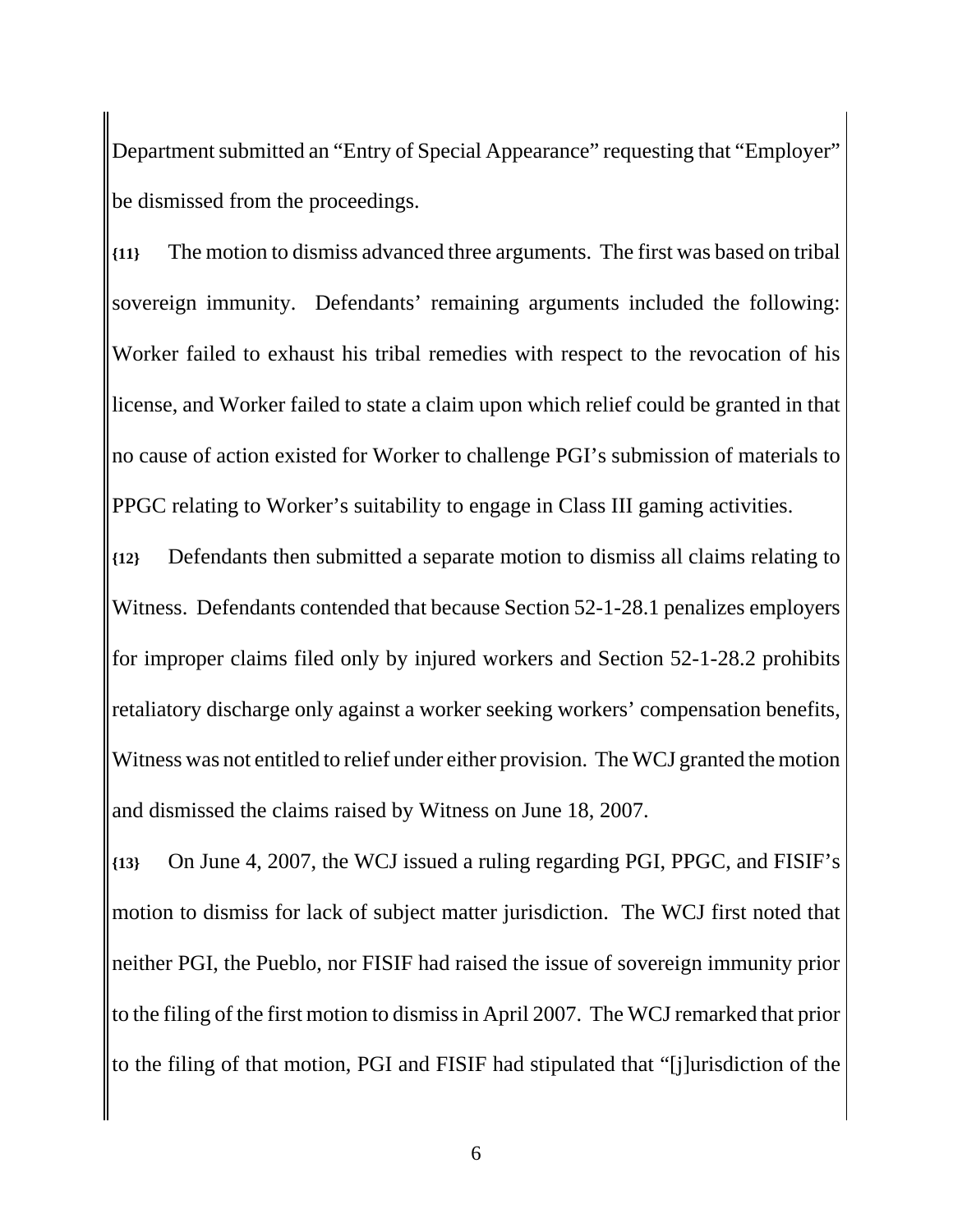[WCA] is not contested." The WCJ also observed that neither PGI nor FISIF raised sovereign immunity in their answer to Worker's initial complaint. In light of these facts, the WCJ concluded that "jurisdiction does exist at least as against [PGI]." The WCJ then noted that PPGC was first added as a Defendant in the amended complaint, after Worker's original injury complaint had been adjudicated. Because PPGC had not explicitly waived sovereign immunity, the WCJ held that PPGC was entitled to raise that defense. Accordingly, the WCJ concluded that "the Motion to Dismiss for Lack of Subject Matter Jurisdiction is denied as regards [PGI] but is granted as regards [PPGC]."

**{14}** Defendants then submitted a motion requesting that the WCJ correct the caption in the case. Counsel for Defendants argued that throughout the proceedings the Worker's employer had wrongly been identified as Pojoaque Pueblo and Cities of Gold Casino. According to counsel for Defendants, PGI was the sole employer during Worker's employment at the Casino. Worker submitted a response, expressing no objection to the addition of PGI as one of the named Defendants but maintaining that the Casino, PPGC, and the Pueblo should all remain Defendants in the case because, in his view, all of the named entities were his employer under the Act.

**{15}** On August 14, 2007, in his findings of fact and conclusions of law, the WCJ ruled that the employer in the case was PGI and that PGI had waived its sovereign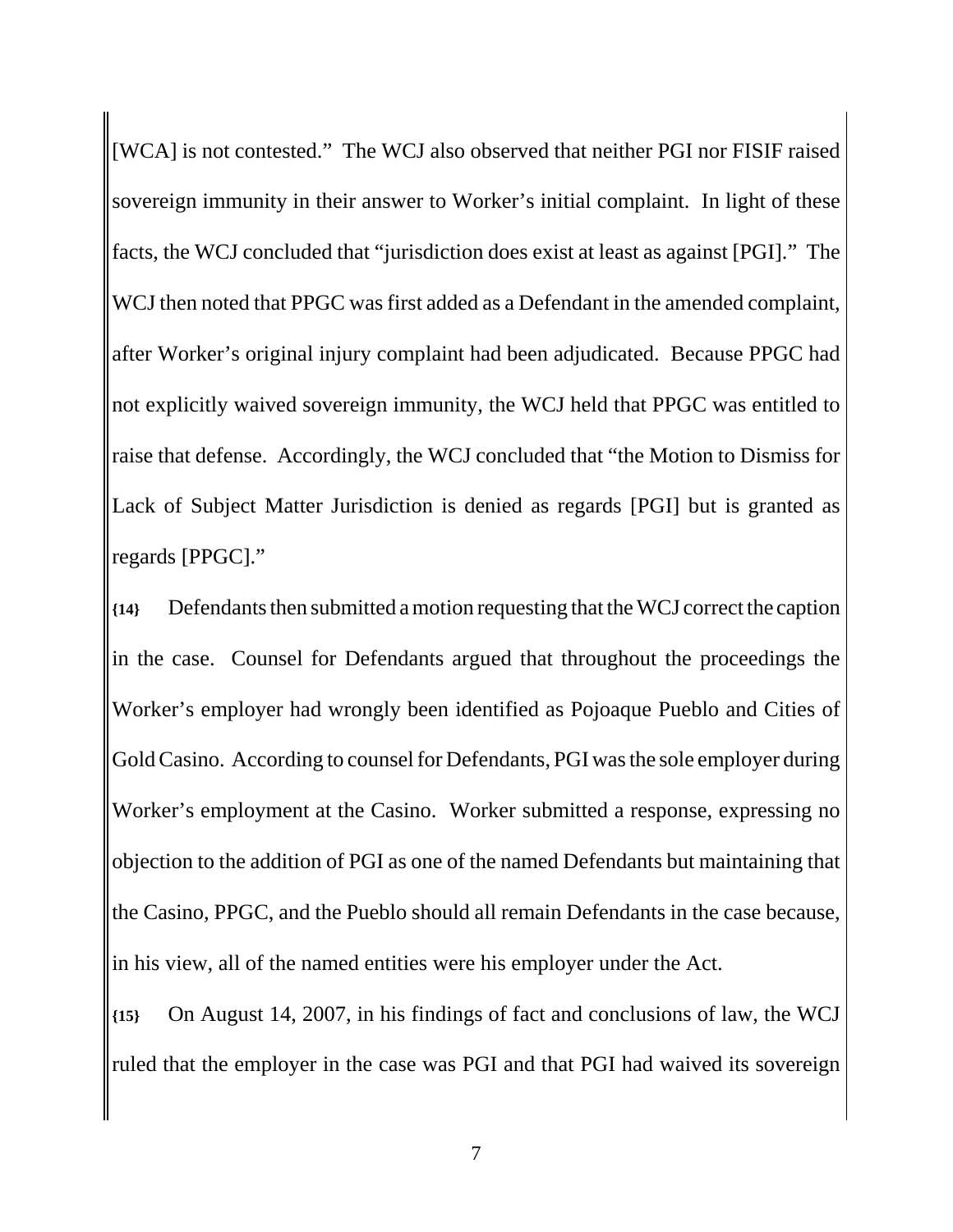immunity by "its actions in voluntarily litigating in this case through a trial and entry of a [c]ompensation [o]rder" and by "consenting to entry of the [p]re-[t]rial [o]rder of October 12, 2006, which explicitly noted '[j]urisdiction of the [WCA] is not contested.'" On the other hand, the WCJ concluded that because the Pueblo and PPGC had not waived their sovereign immunity, claims against them were "barred." **{16}** The WCJ issued a memorandum opinion on February 29, 2008, in which the WCJ restated that PPGC was never Worker's employer and that PPGC was immune from suit pursuant to its status as a tribal entity possessing sovereign immunity. With respect to PGI, however, the WCJ again concluded that it had waived its sovereign immunity by submitting to the jurisdiction of the WCA through participation in the proceedings related to Worker's injury claim. The WCJ further concluded that PGI had provided material misinformation to PPGC that subsequently resulted in PPGC's terminating Worker's license, which in turn led to the termination of Worker's employment with PGI. This chain of events, the WCJ concluded, directly resulted from Worker's having filed his initial claim with the WCA and constituted both bad faith and retaliation by PGI. Accordingly, PGI's actions were in violation of Section 52-1-28.1, and Worker was entitled to a 25 percent increase in his initial compensation award. The WCJ further found that PGI, by retaliating against Worker, acted in violation of Section 52-1-28.2 and, as such, the WCJ imposed a penalty against PGI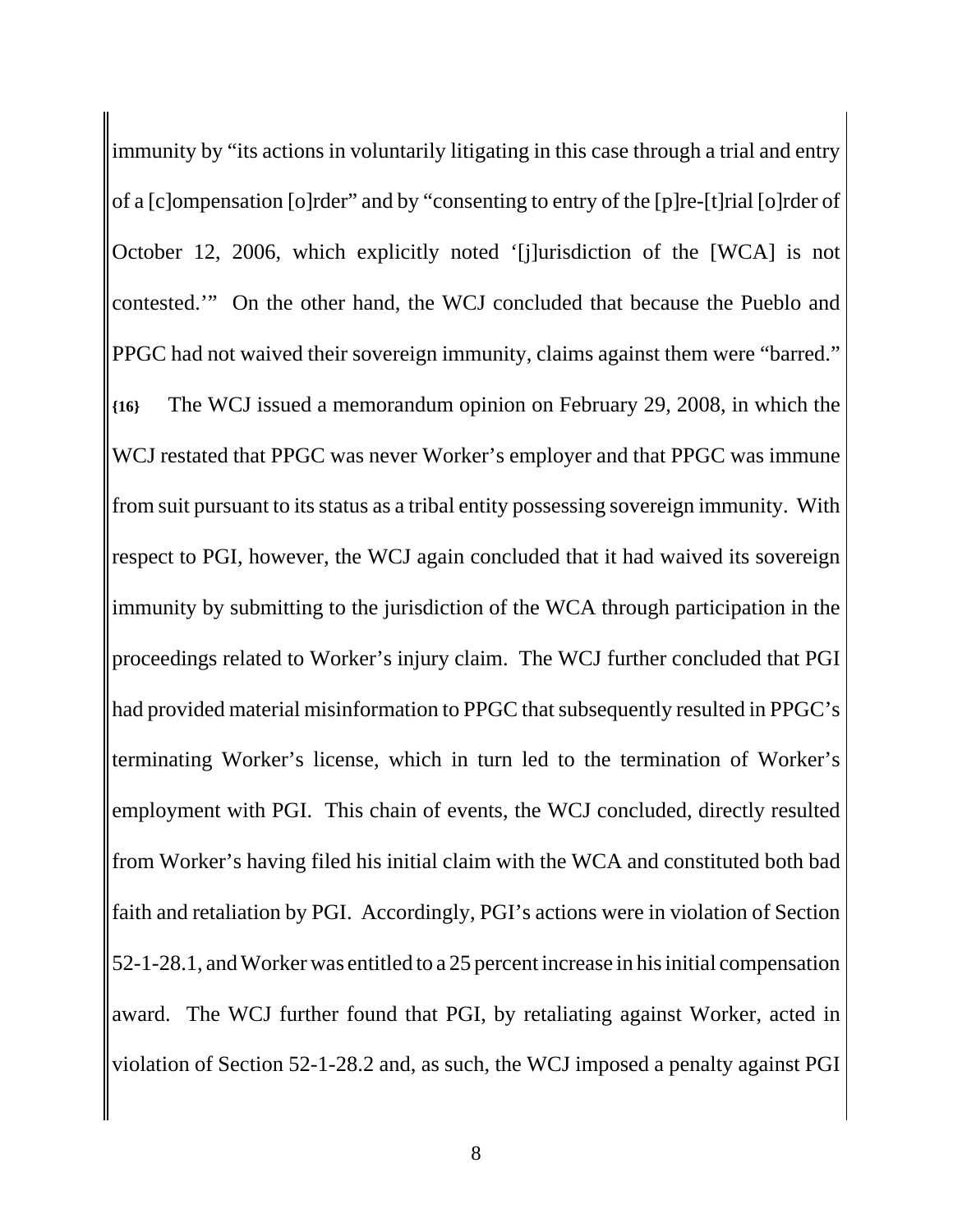of \$2,500 payable to the WCA pursuant to the remedy provisions in Section 52-1- 28.2(C) and (D). Finally, the WCJ concluded that despite the fact that Section 52-1- 28.2(B) explicitly requires employers who retaliate against employees for seeking workers' compensation benefits to rehire, the WCJ had no authority to order PGI to do so. The WCJ explained that "[i]n order for [PGI] to rehire . . . Worker, Worker must be appropriately licensed by [PPGC]." "The [WCA] cannot require the [PPGC] to license Worker." On April 1, 2008, the WCJ issued a compensation order in which he restated the conclusions noted immediately above.

### **E. Attorney Fees**

**{17}** After the WCJ issued his compensation order, Worker submitted proposed findings of fact and conclusions of law with respect to attorney fees on the bad faith and retaliation claims. Therein, Worker noted that he had previously been awarded \$6,500 in attorney fees as a result of the WCJ's initial compensation order relating to his workplace injury claim. Worker then pointed out that with respect to the bad faith/retaliation claim alone, Worker had amassed \$20,858.38 in attorney fees. Accordingly, in addition to the \$6,500 previously awarded, Worker requested an award of \$12,500 in attorney fees, for a total award equivalent to the maximum award permitted under the Act of \$19,000.<sup>1</sup>

 $17$  <sup>1</sup> We note that Worker indicated that his additional fee request would result in  $18$ || a total award of \$19,500. Given that he had previously been awarded \$6,500 and was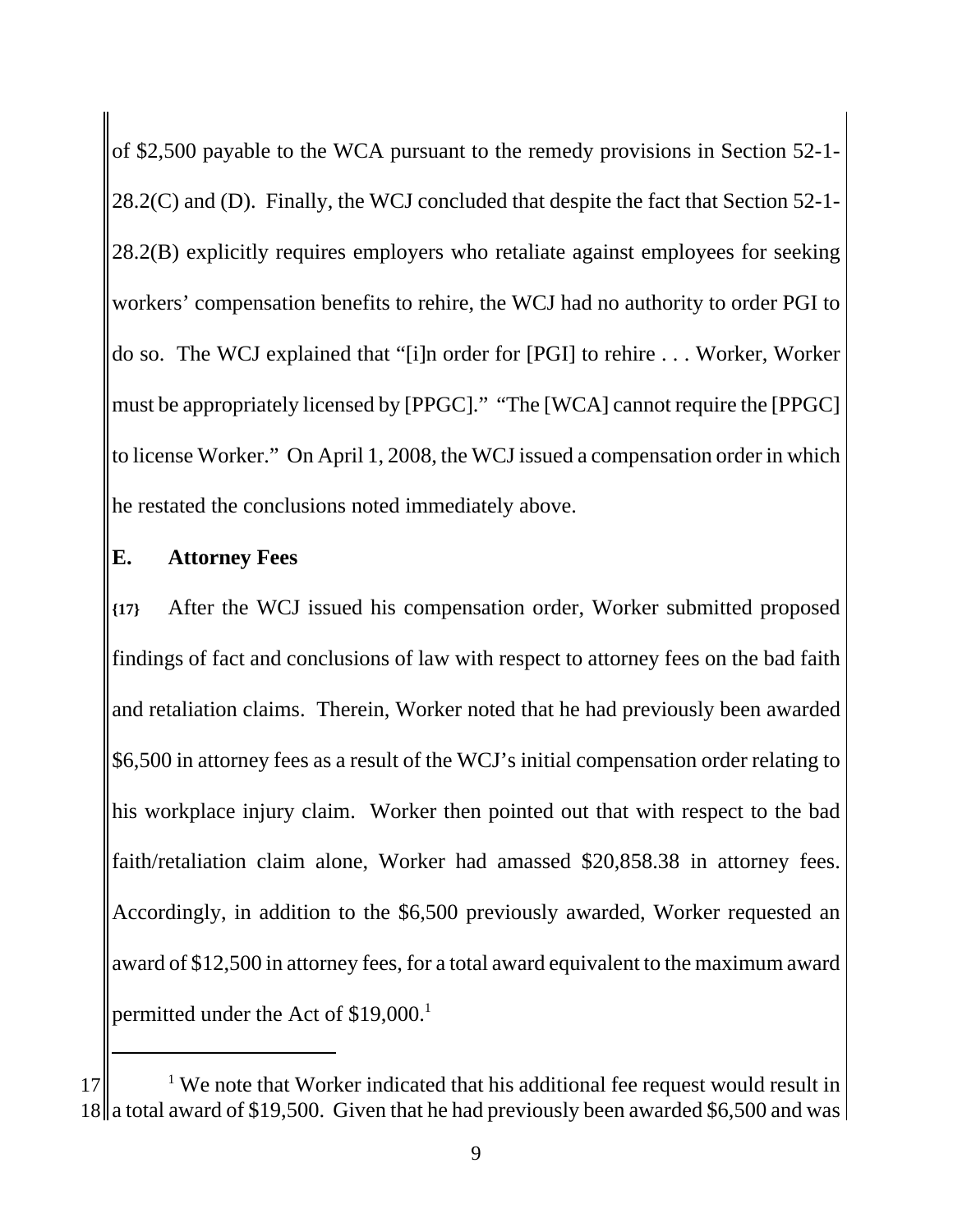**{18}** Worker then argued, assuming the WCJ was willing to grant his additional attorney fees request, that the Act's cap and its requirement of a 50-50 split of the fees would be unjust and unconstitutional, pursuant to *Mieras v. Dyncorp*, 1996-NMCA-095, 122 N.M. 401, 925 P.2d 518. The same day Worker submitted his attorney fees request, the WCJ issued his order. The WCJ awarded Worker \$12,500 as requested. The WCJ took judicial notice of the chilling effect of miserly fees on representation but found that the \$12,500 award was reasonable and appropriate.

## **F. Worker's Appeal**

**{19}** Worker timely filed a notice of appeal with this Court. The notice referred only to Worker; Witness was not mentioned. A docketing statement was filed with this Court a month later. Within the docketing statement, Worker made several arguments pertaining to the applicability of the WCA provisions to Witness.

## **II. DISCUSSION**

**{20}** The parties contest five issues: (1) whether the provisions and remedies set forth in Sections 52-1-28.1 and -28.2 are applicable to Witness, (2) whether the WCA has subject matter jurisdiction to order Defendants to rehire Worker as required by Section 52-1-28.2(B), (3) whether Worker's failure to exhaust tribal remedies

<sup>17</sup> requesting an additional \$12,500, Worker was requesting a total award of only 18 \$19,000. This conclusion is consistent with the provisions set forth in NMSA 1978, 19 52-1-54(I) (2003), which caps attorney fees at \$19,000.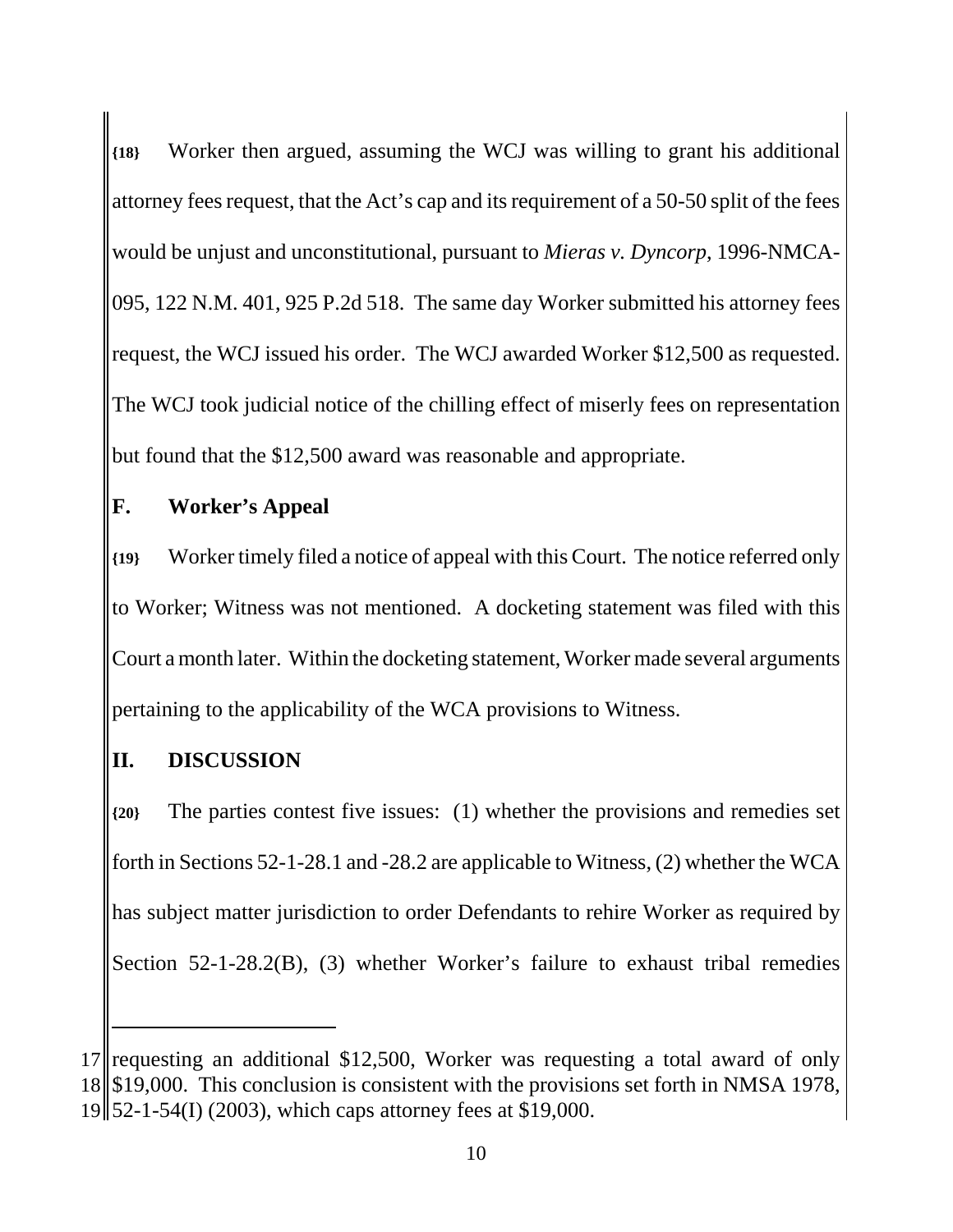precludes this Court from exercising its jurisdiction, (4) whether the remedies and damages set forth in Sections 52-1-28.1 and -28.2(B) are adequate and constitutional, and (5) whether the attorney fees cap provision in Section 52-1-54(I) is constitutional in light of the provision requiring that the cost of any award be divided equally between the employer and the employee.

#### **A. Applicability of Provisions to Witness**

**{21}** Although the applicability of Sections 52-1-28.1 and -28.2(B) to Witness is a compelling question, we conclude that it is not properly before us. The procedural rules governing appeals to this Court from the WCA are clear: "[a]ny party in interest may, within thirty days of mailing of the final order of the workers' compensation judge, file a notice of appeal with the court of appeals." NMSA 1978, § 52-5-8(A) (1989). The WCJ dismissed Witness's claims with prejudice on June 18, 2007. That order constituted a final order with respect to Witness's claims. *See* Rule 1-054(B)(2) NMRA ("When multiple parties are involved, judgment may be entered adjudicating all issues as to one or more, but fewer than all parties. Such judgment shall be a final one unless the court, in its discretion, expressly provides otherwise and a provision to that effect is contained in the judgment."). Witness did not file a notice of appeal within thirty days of that order. Although Worker's notice of appeal was timely filed, Witness was not named in the notice. "[T]ime and place requirements for filing the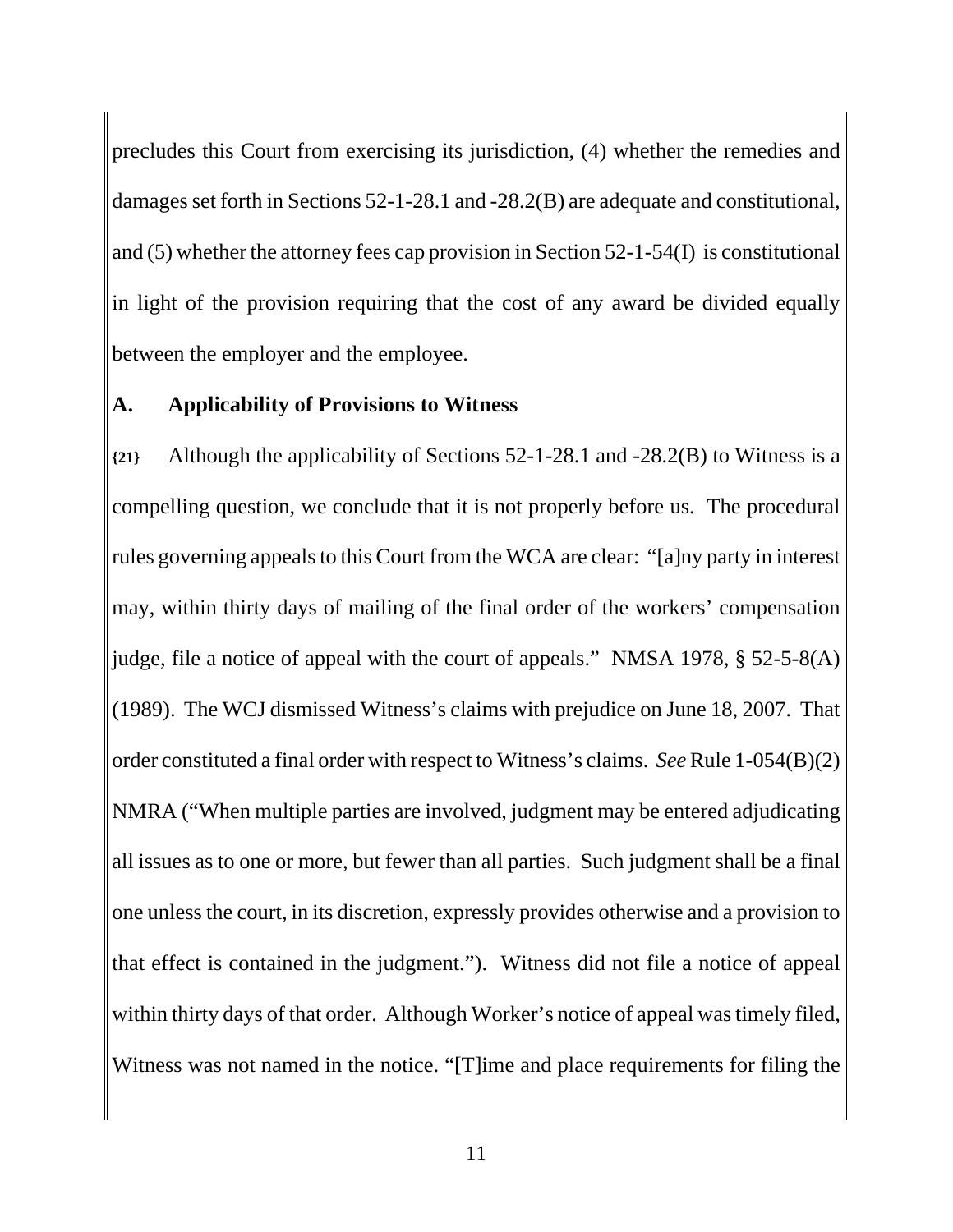notice of appeal are mandatory preconditions to the exercise of appellate jurisdiction." *Williams v. Rio Rancho Pub. Schs.*, 2008-NMCA-150, ¶ 15, 145 N.M. 214, 195 P.3d 879. We therefore decline to consider Witness's claims.

## **B. Whether the WCJ Has the Authority to Order Worker's Employer to Rehire Worker**

#### **1. Sovereign Immunity**

**{22}** We review de novo the legal question of whether an Indian tribe, or an entity under the tribe's control, possesses sovereign immunity. *See Gallegos v. Pueblo of Tesuque*, 2002-NMSC-012, ¶ 6, 132 N.M. 207, 46 P.3d 668. As previously noted, there are several tribal-controlled entities involved in the ownership of the Casino. As a federally recognized Indian tribe, the Pueblo undisputedly possesses sovereign immunity. *See Santa Clara Pueblo v. Martinez*, 436 U.S. 49, 58-59 (1978). PGI is "a tribally chartered corporation" created by, but independent of, the Pueblo. PGI was incorporated by the Pueblo under Section 17 of the Indian Reorganization Act (IRA), 25 U.S.C. § 477 (1990). Corporations formed under Section 17 enjoy sovereign immunity and may independently waive such protection. *Sanchez v. Santa Ana Golf Club, Inc.*, 2005-NMCA-003, ¶ 6, 136 N.M. 682, 104 P.3d 548 (filed 2004). The PPGC and other gaming commissions like it are "strictly regulatory [entities that conduct] oversight to ensure compliance with tribal, federal, and, if applicable, state laws and regulations." *Kosiba v. Pueblo of San Juan*, 2006-NMCA-057, ¶ 11, 139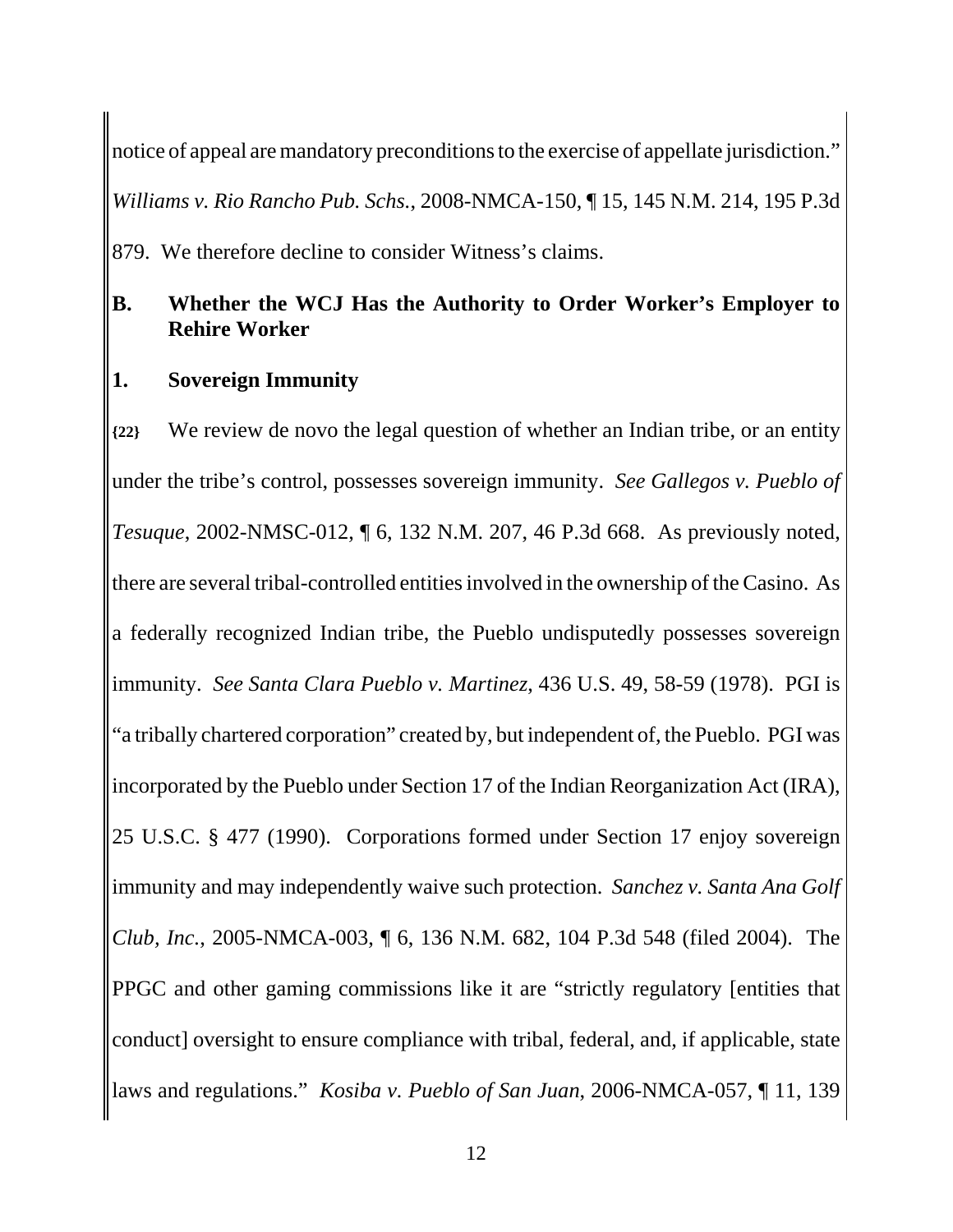N.M. 533, 135 P.3d 234 (internal quotation marks and citation omitted). As such, the PPGC also possesses sovereign immunity, and that immunity may also be independently waived. *See id.* Finally, BTDA is an unincorporated political subdivision of the Pueblo and itself possesses sovereign immunity which it may waive. *See Ramey Constr. Co. v. Apache Tribe of Mescalaro Reservation*, 673 F.2d 315, 320 (10th Cir. 1982) (holding that resort hotel complex was a sub-entity of the tribe and thus entitled to sovereign immunity). Having discussed the various tribal entities involved, we now address the implications of these findings with regard to whether Worker is entitled to be rehired or, as the Defendants indicate, whether this Court is precluded from enforcing the rehire provision of the Act because PPGC has not waived its sovereign immunity.

**{23}** We begin by addressing Worker's arguments that the WCJ did have authority to require the Pueblo and the PPGC to rehire him. Worker first argues that this case is analogous to *Lucero v. City of Albuquerque*, 2002-NMCA-034, ¶ 17,132 N.M. 1, 43 P.3d 352, wherein this Court rejected the city's contention that a workers' compensation judge lacked the authority to order the city to rehire a worker under NMSA 1978, Section 52-1-50.1 (1990). That particular section of the Act requires employers to rehire workers who have been injured as a consequence of their employment if a position is available and if the injured worker is capable of fulfilling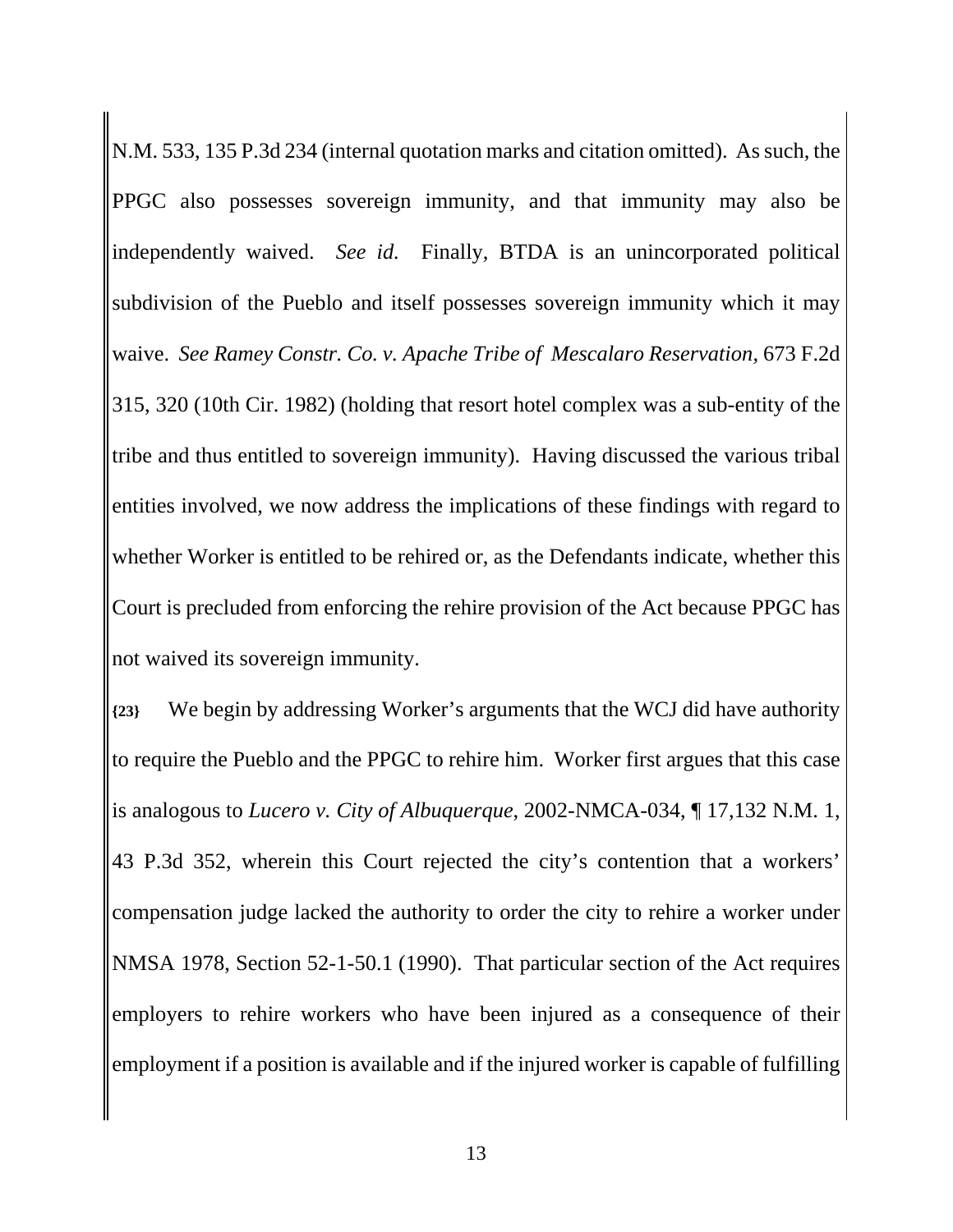the duties of that available position. Section 52-1-50.1(A). Worker analogizes the present matter to *Lucero* because, like the city of Albuquerque in that case, Defendants in the present matter contest the authority of the WCJ. We find *Lucero* to be distinguishable.

**{24}** The issue in *Lucero* was whether a workers' compensation judge had the authority to enforce provisions of the Act where, due to lack of clarity in the Act itself, the Act suggested that only the director of the WCA had the authority to enforce the particular provisions at issue in that case and that the provisions could be enforced only by way of a fine rather than by mandatory rehiring. 2002-NMCA-034, ¶¶ 18-20. Unlike *Lucero*, the issue in the present case is not who has the authority to enforce a particular WCA provision or the means of enforcing that provision, but whether the Act itself is applicable to the Pueblo or PPGC. Nowhere in *Lucero* did the city of Albuquerque argue that the Act was inapplicable to it as an entity; it merely disputed the manner in which the Act itself functioned.

**{25}** Worker's second argument regarding the WCJ's authority to order the Pueblo and PPGC to rehire him is premised on *Doe v. Santa Clara Pueblo*, 2007-NMSC-008, 141 N.M. 269, 154 P.3d 644. In *Doe*, our Supreme Court concluded, after a lengthy and thoughtful discussion of the legislative history of the Indian Gaming Regulatory Act (IGRA), that "state courts have jurisdiction over personal injury actions filed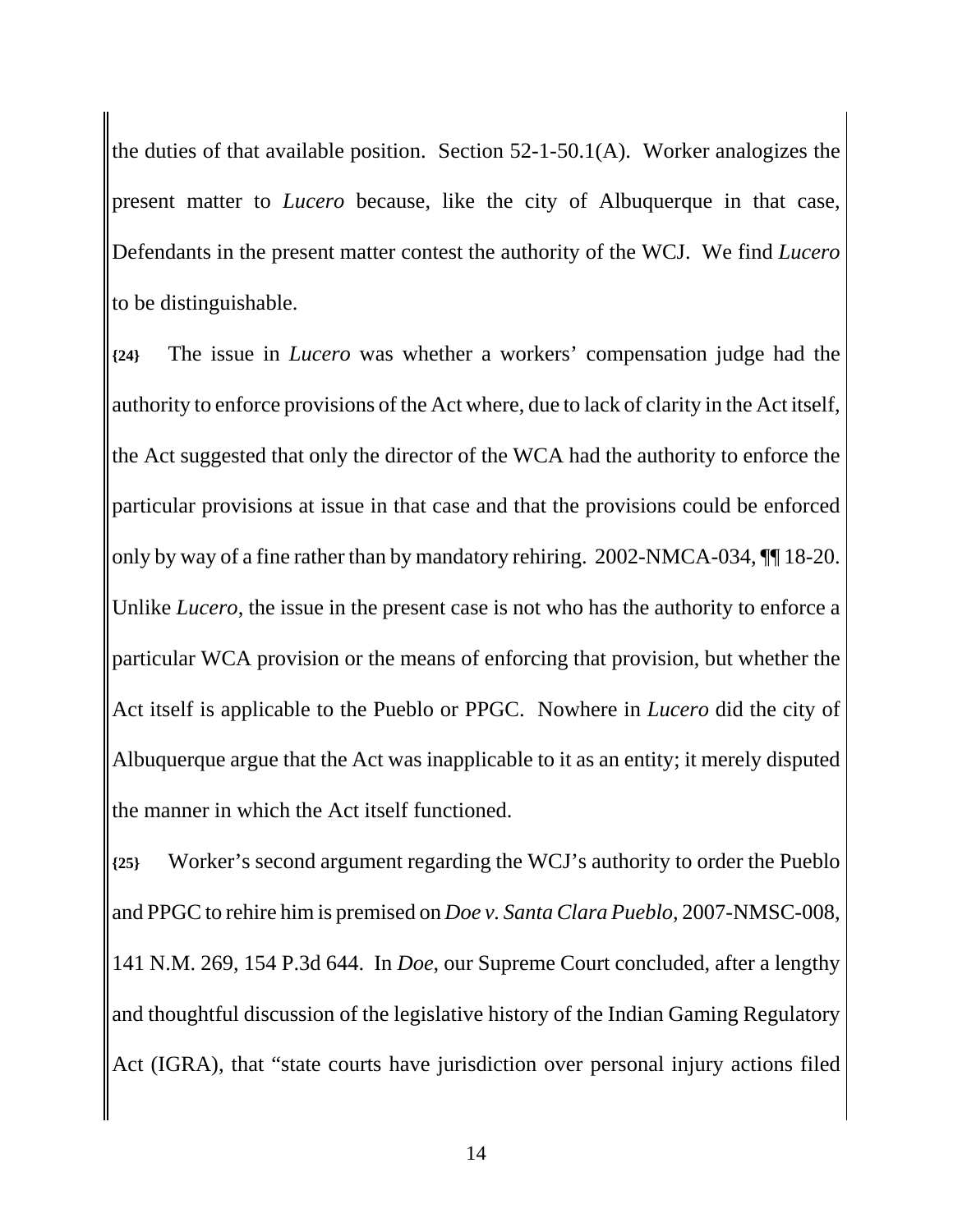against Pueblos arising from negligent acts alleged against casinos owned and operated by the Pueblos and occurring on pueblo lands." *Id.* ¶ 1. The Court reached this conclusion by finding that "[n]othing in the language of IGRA prohibits jurisdiction shifting." *Id.* ¶ 13. The term "jurisdiction shifting," the Court explained, referred to the principle that, rather than "Congress allocating jurisdiction between the tribes and states" in the IGRA, Congress thought it more appropriate to permit the tribes and states themselves to negotiate jurisdictional questions given the "diverse interests of tribes and states" with respect to gaming. *Id.* ¶¶ 31-33. Worker, relying on this language, highlights that the Compact requires the Pueblo to possess workers' compensation insurance. Thus, Worker contends, in agreeing to carry workers' compensation insurance, the Pueblo, PPGC, and PGI have all agreed to submit to the jurisdiction of the WCA to fully comply with the mandates of the provisions set forth in the Act and have waived their sovereign immunity with respect to the WCA's enforcement of the Act. We find this argument unpersuasive.

**{26}** The compact language at the heart of *Doe* clearly delineated that with respect to personal injury claims by visitors to the Santa Clara Pueblo gaming facilities, state district courts had jurisdiction. *Id.* ¶ 8 (stating that "for the limited purpose of personal injury actions involving visitor safety, the parties to the Compact agreed to state court jurisdiction"). In contrast, the compact language at issue in this case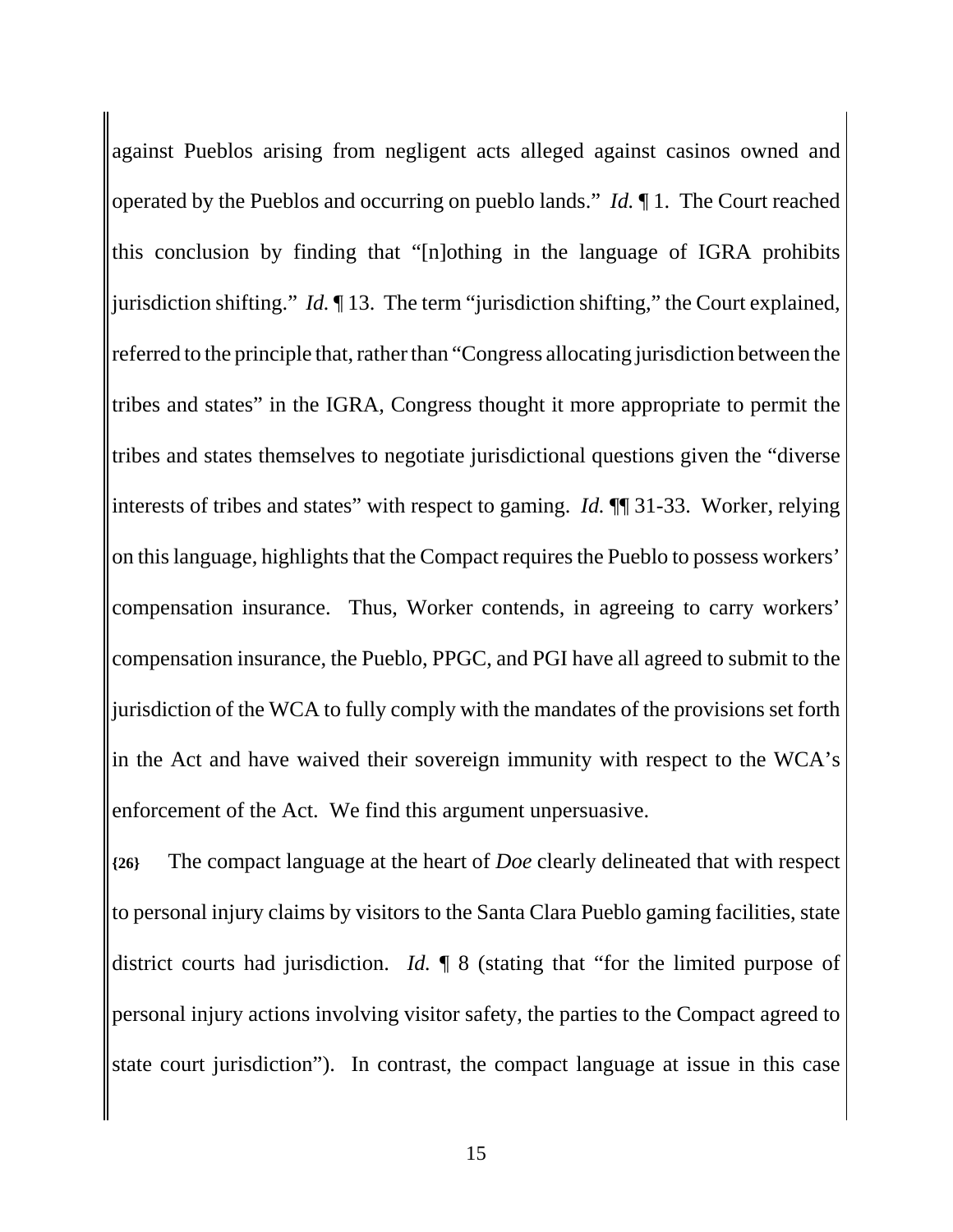merely states that the Pueblo shall provide "to all employees of a gaming establishment employment benefits, including, at a minimum . . . workers' compensation insurance through participation in programs offering benefits at least as favorable as those provided by comparable state programs." Noticeably absent from this language is any identification of where jurisdiction might lie when and if a workers' compensation claim is filed by an employee of PGI. *Doe* is thus inapplicable. Ultimately, we understand Worker to contend that the Pueblo, PPGC, and PGI have implicitly submitted themselves to the jurisdiction of the WCA by virtue of having agreed to provide workers' compensation insurance. This proposition was previously addressed and rejected by this Court. *See Sanchez*, 2005-NMCA-003, ¶¶ 17-18 ("Plaintiff urges th[is] Court to hold that [the d]efendant's voluntary participation in New Mexico's workers' compensation program serves as a waiver of immunity . . . [W]e conclude that waivers of sovereign immunity cannot be created by implication through activities such as participation in the state's workers' compensation program.").

Worker's final argument seems simply an appeal to common sense:

[T]he Pueblo of Pojoaque can not [sic] assert sovereign immunity and[/]or lack of subject matter jurisdiction with respect to some provisions of the New Mexico Workers['] Compensation Statute when it both participated in extensive proceedings before the WCA and purchased an insurance policy for workers['] compensation benefits filed at the WCA for its employees.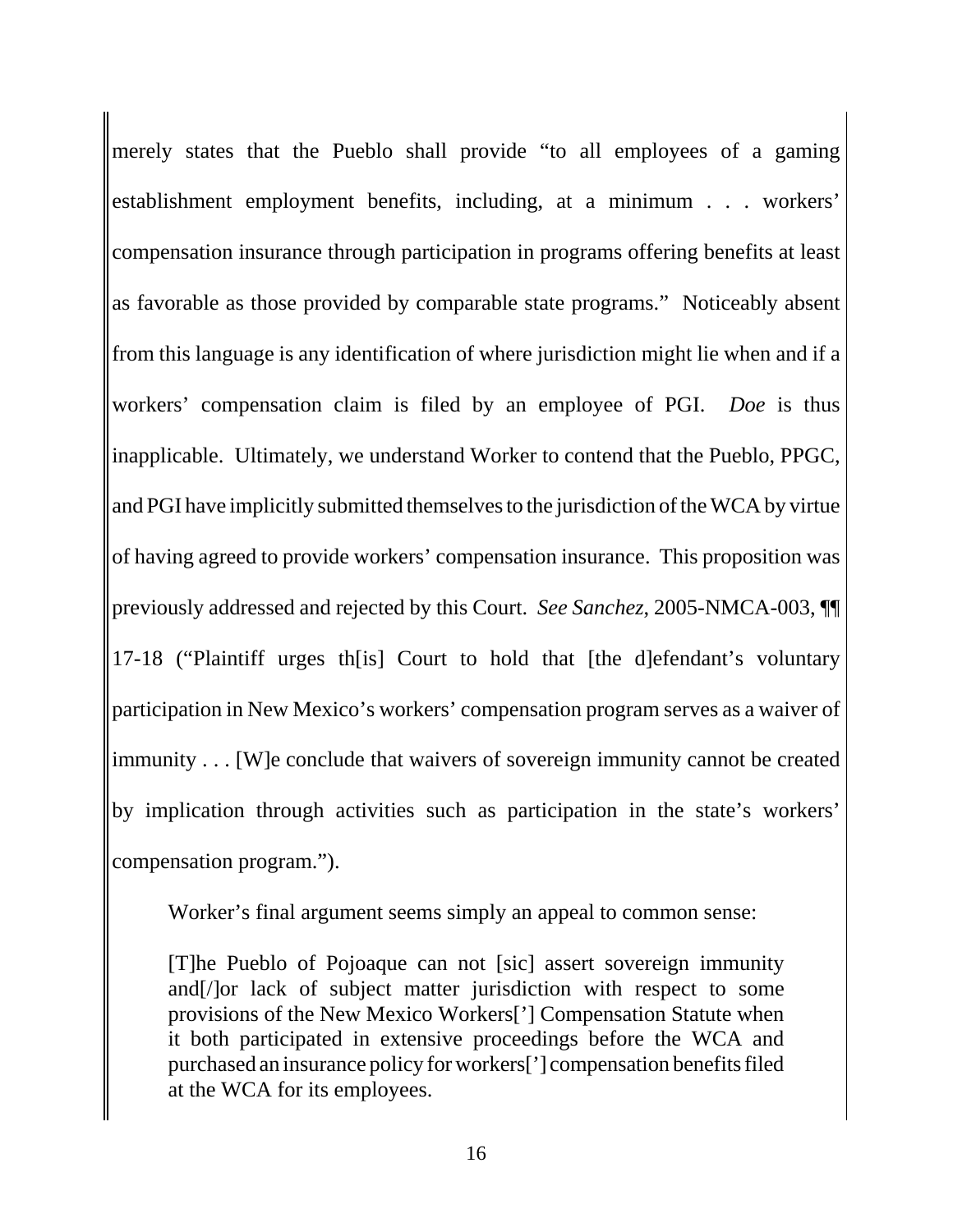We disagree with the latter portion of Worker's argument that the purchasing of a workers' compensation insurance policy implicitly requires a tribe or tribal entity to surrender to state court jurisdiction. Our discussion of *Sanchez* and our conclusion that voluntary participation in workers' compensation does not act as a waiver of sovereign immunity sufficiently disposes of this contention. However, there is merit to Worker's assertion that PGI, having submitted to the jurisdiction of the WCA and complied with certain provisions of the WCA, cannot assert sovereign immunity with respect to other portions of the Act.

**{27}** Throughout all of the proceedings, Defendants have consistently maintained that the decision to suspend and revoke Worker's gaming license was carried out by PPGC and that PPGC had never, during the course of any proceedings with respect to Worker, waived its sovereign immunity. We agree. The WCJ correctly found that PPGC possesses sovereign immunity and never waived that immunity during the proceedings before the WCA. However, we do not interpret this finding to conflict with the conclusion that PGI has waived its sovereign immunity. As we noted above, incorporated tribal entities are free to waive their immunity independent of the tribe itself and the other tribal entities derived from that tribe. *See Sanchez*, 2005-NMCA-003, ¶ 6. Defendants explicitly note in their answer brief that

PGI Inc. chose [not to] raise the defense of sovereign immunity during the initial WCA benefits hearing because the issue was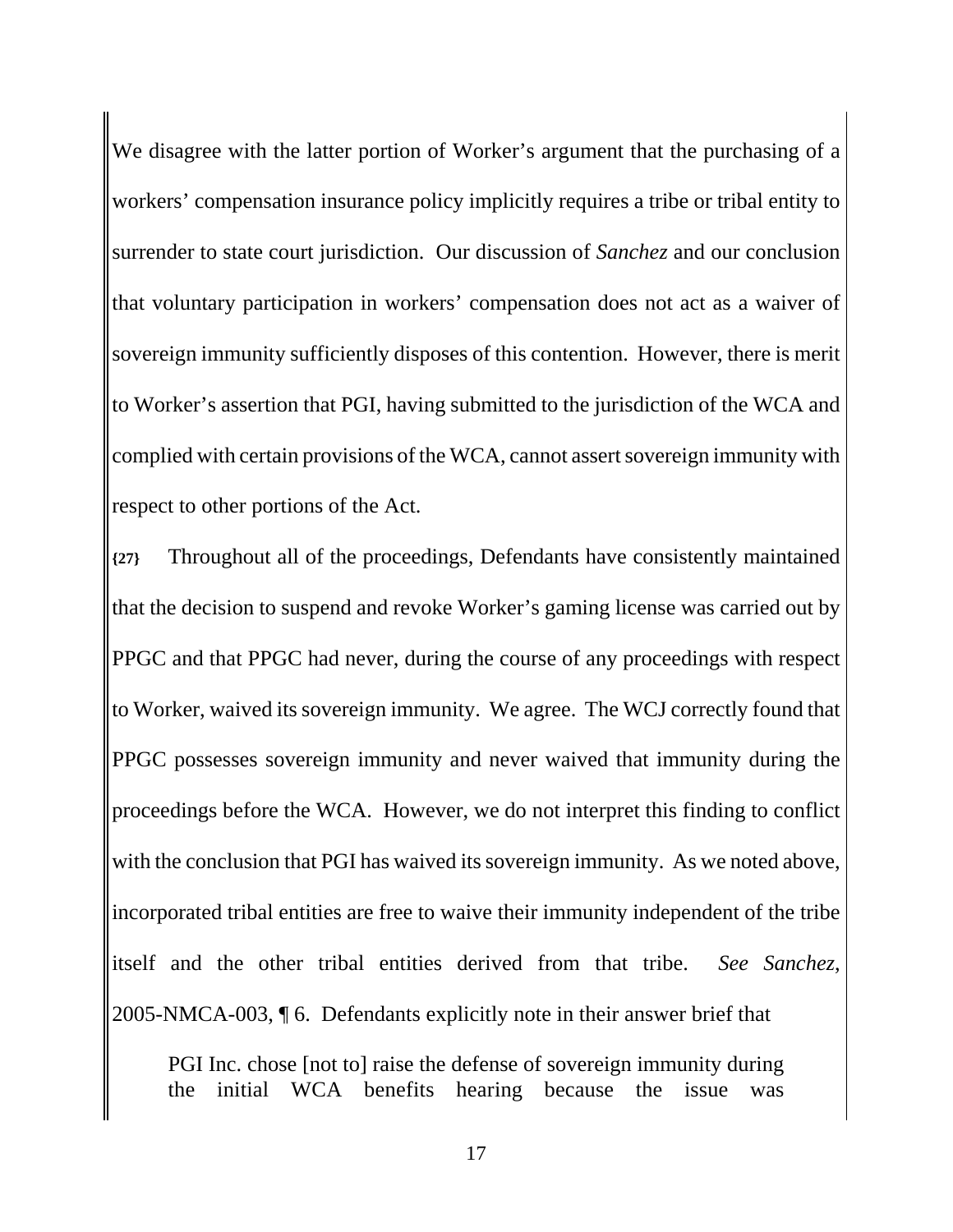Worker/Appellant's employment benefits. In contrast, the Pueblo of Pojoaque and the PPGC raised sovereign immunity after the issue became the regulatory and adjudicatory functions of the PPGC when considering whether the Worker/Appellant's conduct was suitable to hold a Class III gaming license within the Pueblo of Pojoaque.

Having previously established that the immunity of tribal entities is possessed independently by each entity, Defendant's statement amply demonstrates that although PPGC and the Pueblo are immune from suit in this matter, PGI waived its sovereign immunity with respect to the adjudication of Worker's claims. Accordingly, although neither the WCA nor this Court may order PPGC to reissue Worker his former employment license, we do not believe this precludes the WCJ from ordering PGI to rehire Worker.

#### **2. Rehire Provision**

**{28}** Section 52-1-28.2(B) prohibits employers from engaging in retaliatory firings and requires employers to rehire workers when they engage in such activity. The language of that provision is as follows: "Any person who discharges a worker in violation of Subsection A of this section *shall rehire* that worker pursuant to the provisions of the Workers' Compensation Act . . . and the New Mexico Occupational Disease Disablement Law . . . provided the worker agrees to be rehired." *Id.* (emphasis added). The record reflects that the WCJ found that Worker was discharged in violation of Section 52-1-28.2(A).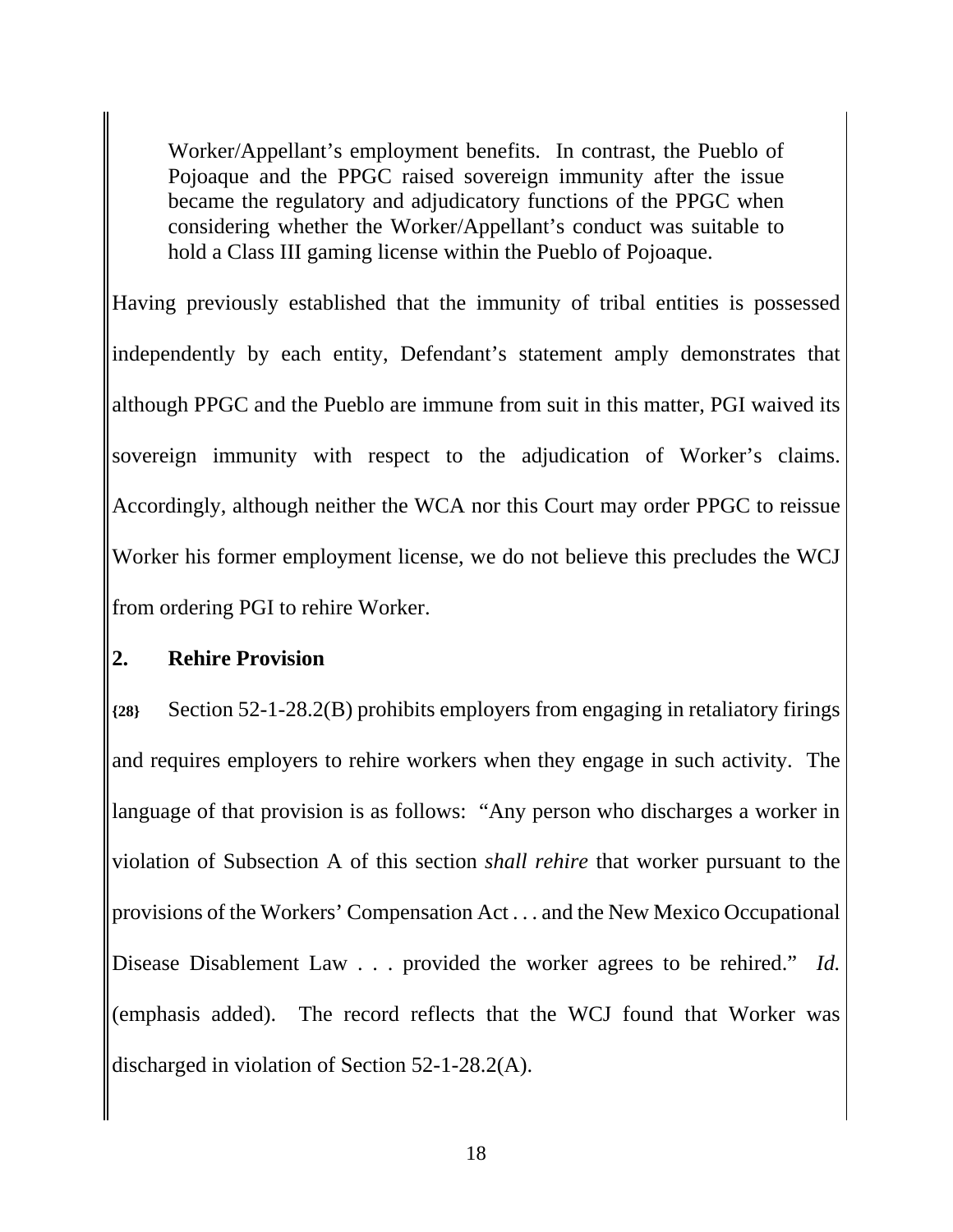**{29}** As noted by our Supreme Court, by enacting Section 52-1-28.2(B), "the [L]egislature expressly set out the clear mandate" that the act of retaliatory discharge is a clear violation of public policy. *Michaels v. Anglo Am. Auto Auctions, Inc.*, 117 N.M. 91, 92, 869 P.2d 279, 280 (1994). The remedy set forth by the Legislature for a violation of this public policy is equally clear: mandatory rehiring. The language in Section 52-1-28.2(B) specifically states that an employer who engages in retaliatory discharge "shall rehire" that employee. The use of the word "shall" imposes a mandatory, not discretionary, requirement. *See* NMSA 1978, § 12-2A-4(A) (1997) (explaining that "'[s]hall' and 'must' express a duty, obligation, requirement or condition precedent"). That the Legislature implemented a mandatory remedy in this circumstance follows naturally from the fact that, as noted by the Supreme Court of Hawaii, anti-retaliation provisions in workers' compensation laws are critical to the very solvency of workers' compensation regimes.

The purpose of [the anti-retaliation] statute is to preserve the integrity of the workers' compensation law by protecting employees from retaliatory discharges. If an employer could, with impunity, coerce an employee into foregoing his rights, the employer would be able to destroy the function of the law and circumvent an obligation imposed upon him by the [L]egislature.

*Puchert v. Agsalud*, 677 P.2d 449, 457 (Haw. 1984).

**{30}** Given the mandatory language of Section 52-1-28.2(B), the seriousness of the public policy at issue, and the conclusiveness of the finding by the WCJ that Worker's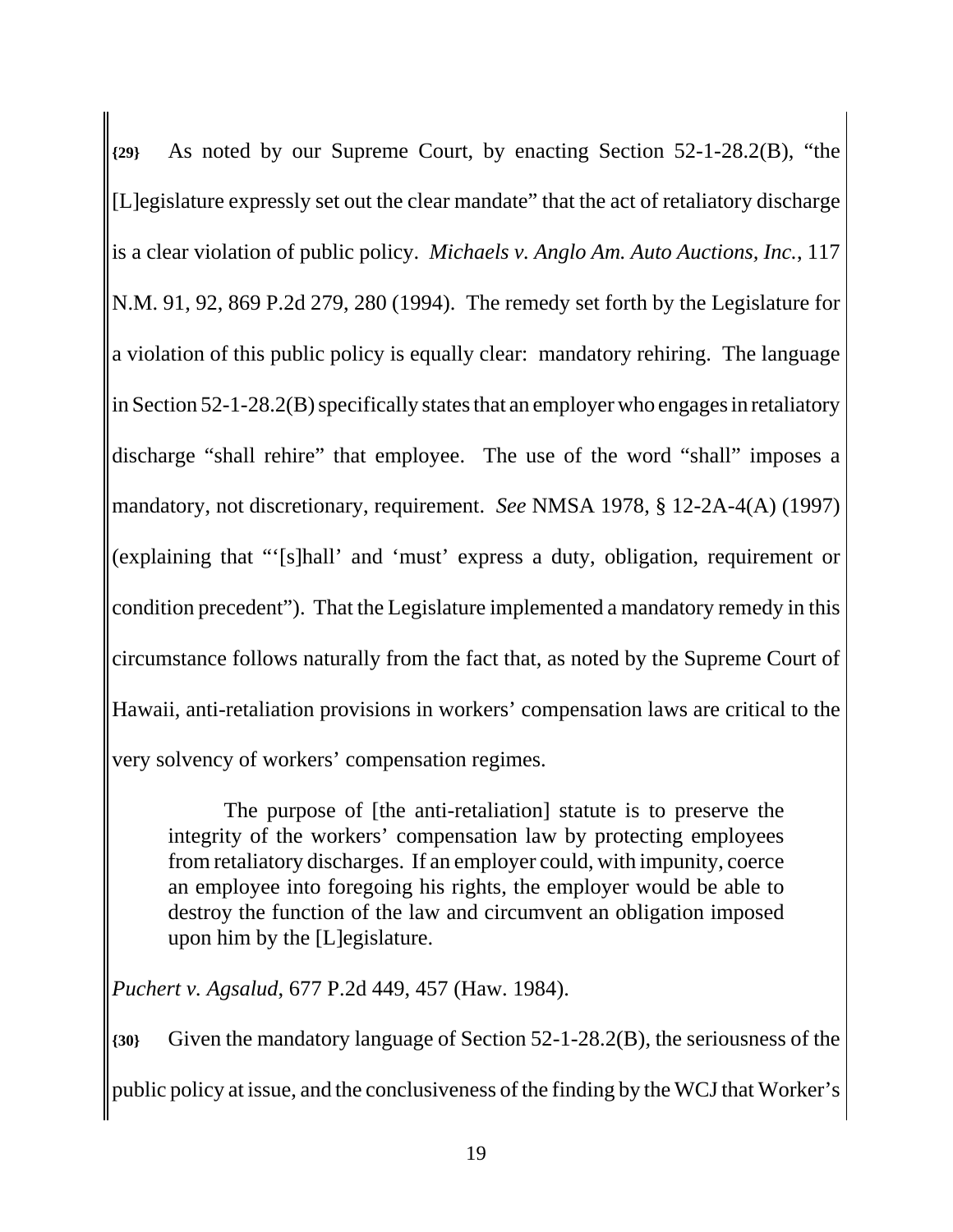employment was terminated as a consequence of his filing a claim with the WCA, this Court concludes that PGI must rehire Worker. As noted in our earlier discussion of the principles of sovereign immunity, sovereign immunity does not preclude this Court from issuing such an order to PGI. We are confident that Section 52-1-28.2(B) provides the WCJ with authority to require PGI to comply with such an order because, as the Ohio court of appeals noted, "one may infer that the intent of the [retaliatory discharge provision] is to return the employee to the same position as he would have been had he not been discharged." *Mechling v. K-Mart Corp.*, 574 N.E.2d 557, 559 (Ohio Ct. App. 1989). As we previously stated, given the unique facts presented in this matter, this requires PGI to provide Worker with a position of employment that is substantially equivalent to the position he formerly held in terms of pay and benefits. The WCJ concluded that he was prevented from ordering PGI to rehire Worker, as is required under Section 52-1-28.2(B), because such an order would require PPGC to reissue Worker a gaming license. On this record, we are in no position to consider details such as this that might be involved in rehiring Worker. We conclude only that, given PGI's violation of Section 52-1-25.2(B), PGI must rehire Worker in accordance with the mandatory provisions of that statute.

#### **C. Exhaustion of Tribal Remedies**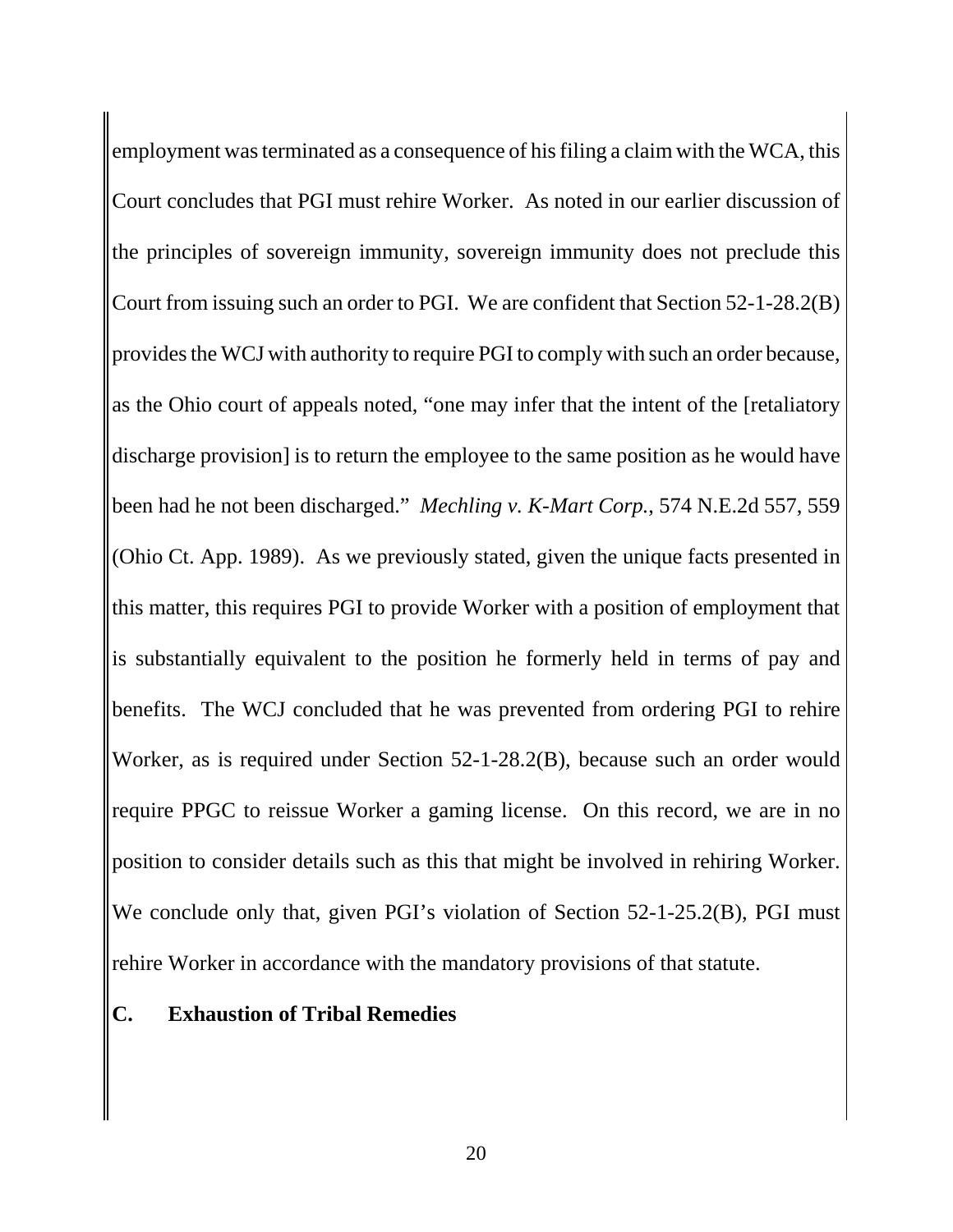**{31}** The Pueblo and PPGC contend that given the "unique nature of licensing in gaming," this Court should adopt the exhaustion rule set forth in *National Farmers Union Insurance Cos. v. Crow Tribe of Indians*, 471 U.S. 845 (1985). Having already determined that the Pueblo and PPGC possess sovereign immunity which has not been waived, we do not reach Defendants' argument concerning exhaustion of tribal remedies as it relates to gaming licenses.

### **D. Adequacy of The Bad Faith and Retaliatory Discharge Remedies**

**{32}** Worker next argues that the damages available under the WCA for a worker subjected to a retaliatory discharge and bad faith claim processing by an employer are "grossly inadequate." He asserts that this Court should interpret Section 52-1-28.2 to require Worker's employer to pay Worker "all the lost wages the [Worker] suffer[ed] as a result of the retaliatory discharge." "Statutory interpretation is an issue of law, which we review de novo." *State v. Duhon*, 2005-NMCA-120, ¶ 10, 138 N.M. 466, 122 P.3d 50.

**{33}** In support of his argument, Worker relies heavily on *Michaels*, where our Supreme Court instructed that the application of Section 52-1-28.2 should be liberally construed and adopted the tort of retaliatory discharge as a remedy available independent of the remedies provided under the Act, which are otherwise exclusive. *Michaels*, 117 N.M. at 94, 869 P.2d at 282. Worker's reliance on *Michaels* to support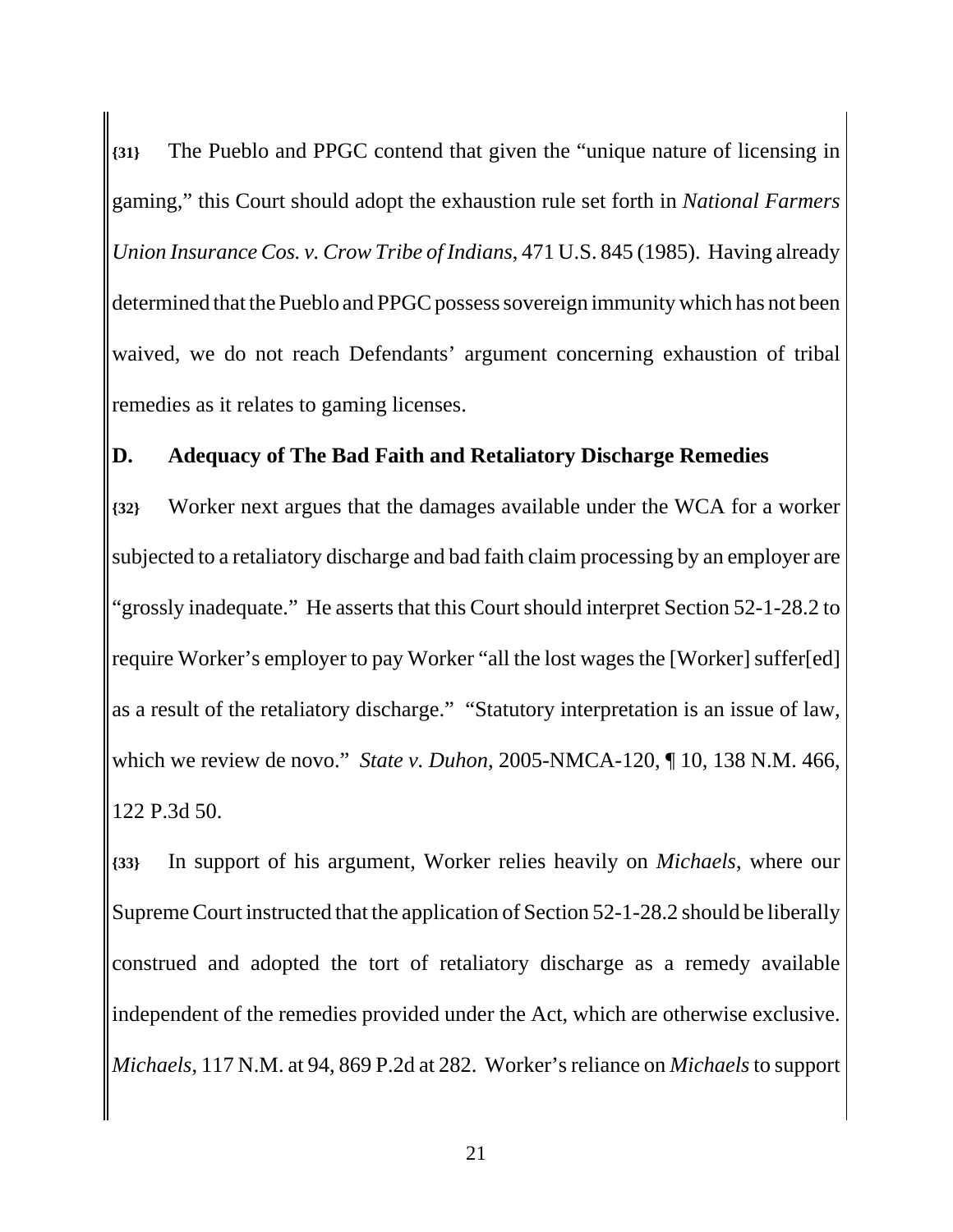his argument is misplaced. That case itself resulted in the expansion of available remedies to a worker subjected to a retaliatory discharge by authorizing workers to pursue a tort action for retaliatory discharge in the district courts. *Id.* The Court's recognition of the independent tort action was premised, in part, on the observation that the harm caused by a retaliatory discharge includes much more than the mere loss of employment.

A worker wrongfully discharged, even if eventually rehired, will incur damages in the form of lost wages from the date of discharge to the date of rehiring. If the issue is contested it could take up to a year or more before he or she is reemployed. Additionally, if the employee were to search for a new job, there would be the cost and inconvenience of searching for a new job or moving costs. Awarding civil damages not only vindicates the state's interest in enforcing public policy but also adequately redresses the harm to the individual naturally flowing from the violation of public policy.

*Id.* at 93, 869 P.2d at 281. The above clearly demonstrates that *Michaels* provided the remedies that Worker argues this Court should interpret Section 52-1-28.2 to include by implication. Accordingly, we reject his request to interpret that section to include remedies beyond those expressly provided in the Act.

## **E. Attorney Fee Cap**

**{34}** Finally, Worker argues that the cap on attorney fees in Section 52-1-54(I) is unconstitutional because Section 52-1-54(J) requires that these fees be borne both by the worker and his employer equally. Worker asserts that "[i]t is immaterial whether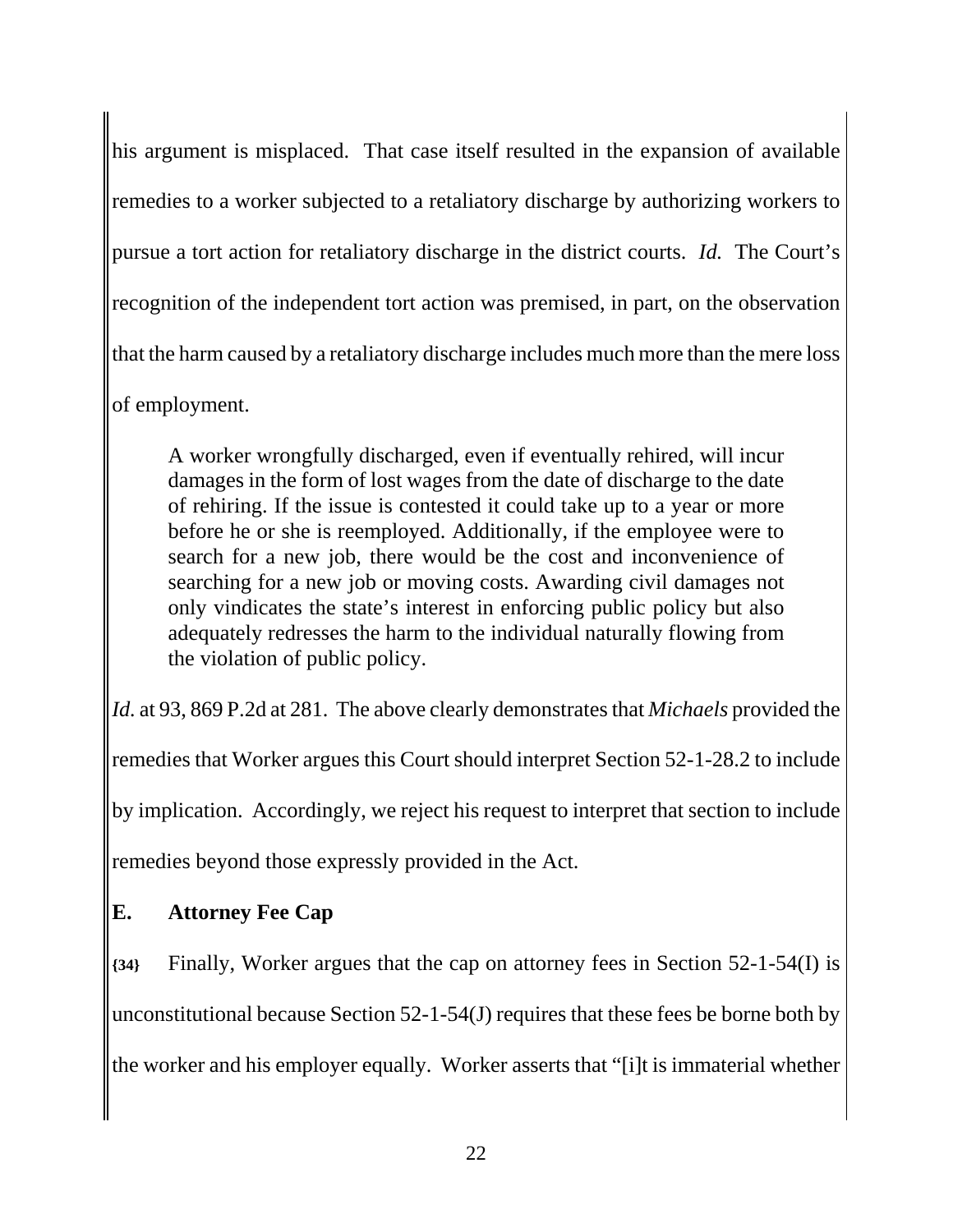one uses the rational basis or intermediate scrutiny test[;] . . . no governmental interest is served when a claimant who wins his case pays his attorney more money than he wins and loses his job and the bad faith actor [e]mployer escapes virtually unscathed." We apply de novo review. *See generally New Mexicans for Free Enter. v. City of Santa Fe*, 2006-NMCA-007, ¶ 45, 138 N.M. 785, 126 P.3d 1149 ("We review constitutional challenges to a statute de novo.").

**{35}** Worker acknowledges that our Supreme Court has previously addressed and rejected challenges to the constitutionality of the fee limitations in Section 52-1-54(I). *See Wagner v. AGW Consultants*, 2005-NMSC-016, ¶ 3, 137 N.M. 734, 114 P.3d 1050. Nevertheless, Worker requests that, rather than following the majority opinion in *Wagner*, we instead adopt the dissenting opinion in which Justice Bosson argued that the fee cap was unconstitutional even under intermediate level of scrutiny. *Id.* ¶ 36 (Bosson, J., concurring in part and dissenting in part). We have no authority to do as Worker requests. *See Alexander v. Delgado*, 84 N.M. 717, 718, 507 P.2d 778, 779 (1973) ("[A] court lower in rank than the court which made the decision invoked as a precedent cannot deviate therefrom and decide contrary to that precedent[.]" (internal quotation marks and citation omitted)). While we acknowledge that Worker's challenge to both the fee splitting provision in Section 52-1-54(J) and the attorney fees cap distinguishes his argument somewhat from that raised by the worker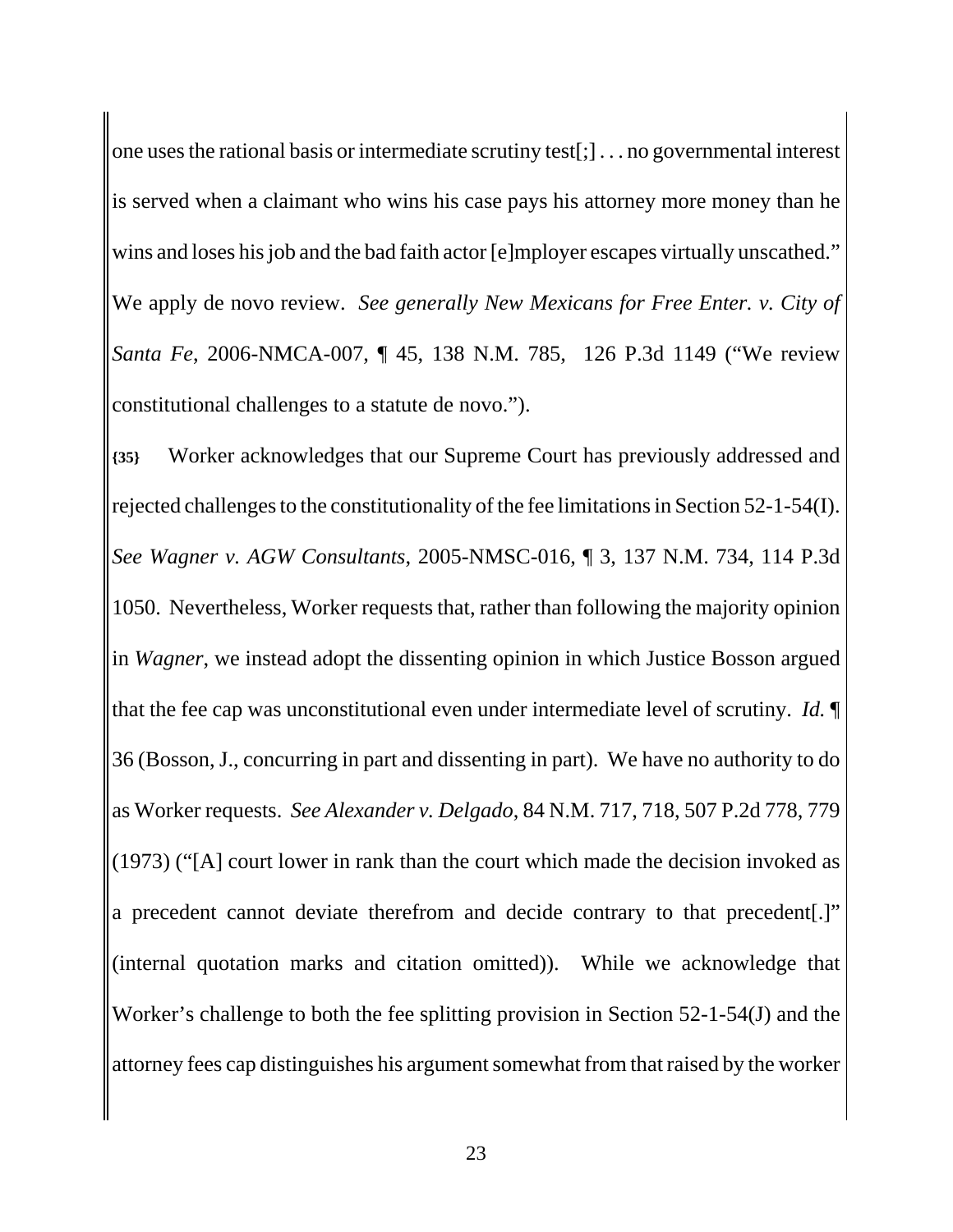in *Wagner*, we nonetheless conclude that the outcome in *Wagner* is controlling and determinative. There, our Supreme Court observed that the worker had failed to submit crucial evidence, including arguments that the fee cap provision

is an arbitrary and irrational means to achieve the [s]tate's objectives. For instance, there is no evidence in the record to suggest either what percentage of claimants approach or reach the fee limitation at the administrative level, or the typical amount of time expended by attorneys either at the administrative level or on appeal . . . [or that the amount specified in the fee cap provision] has been insufficient to cover workers' attorney fees at the administrative and appellate levels.

*Wagner*, 2005-NMSC-016, ¶ 28. Absent such evidence, the *Wagner* Court was compelled to deny the constitutional challenge advanced in that case. *Id.* ¶¶ 29, 31. Similarly, aside from his bare assertions that the fee splitting and fee cap provisions render the attorney fees award provisions "unfair and unjust," Worker has equally failed to adequately explain how the fee splitting provision in connection with the attorney fee cap is not rationally related to the purposes of the state's objectives. Accordingly, we reject Worker's arguments.

## **III. CONCLUSION**

**{36}** We hold that Section 52-1-28.2(B) provides the WCJ with authority to require PGI to rehire Worker, and we reverse the WCJ's findings to the extent they contradict this conclusion. We affirm on the remainder of the issues presented on appeal.

## **{37} IT IS SO ORDERED.**